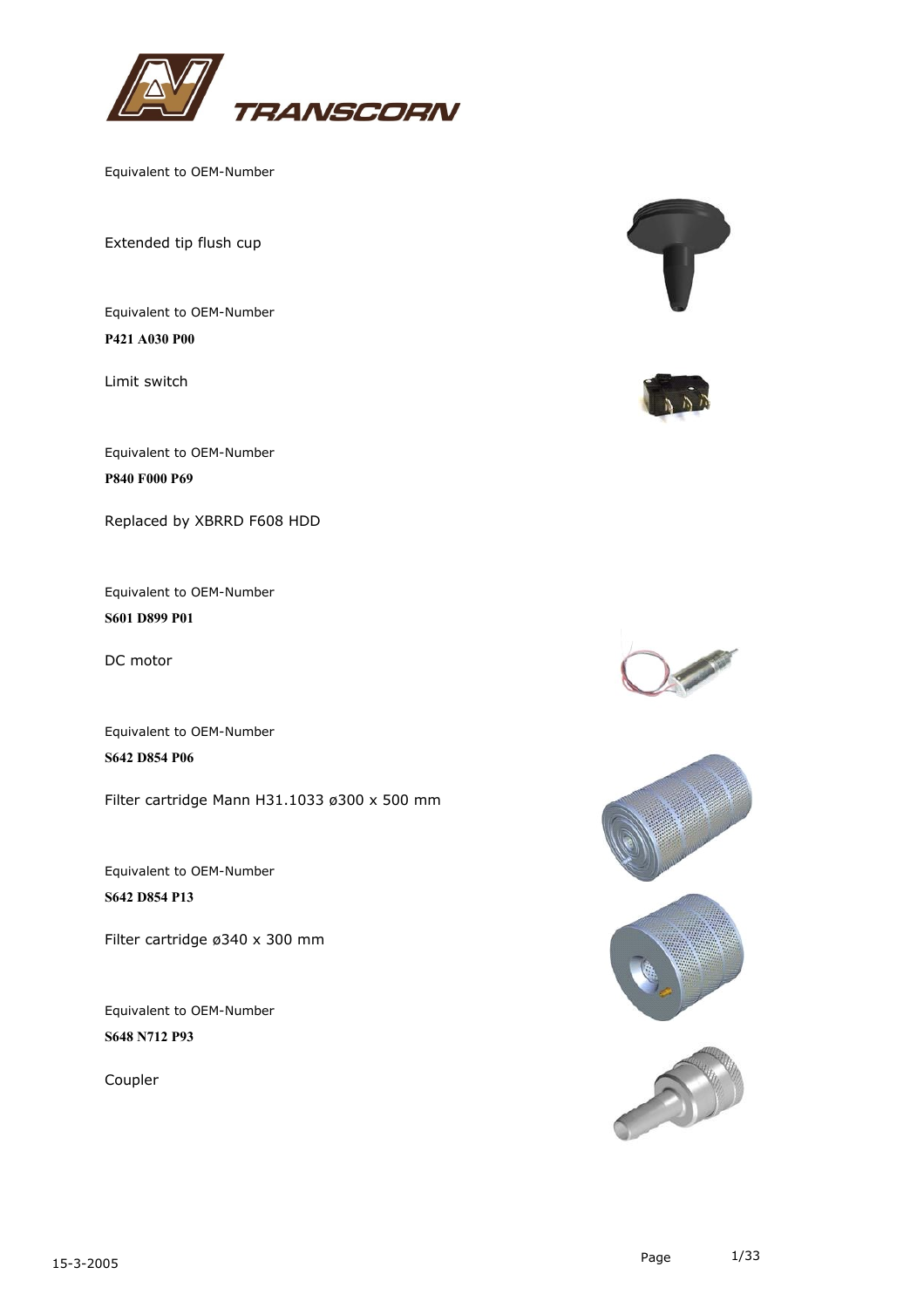

**S649 D899 P14**

Float switch

Equivalent to OEM-Number

**S684 D840 P78**

Set screw low ceramic

Equivalent to OEM-Number

**S684 D898 P02**

Replaced by S684 D898 P61

Equivalent to OEM-Number **S684 D898 P61**

Jet nozzle  $D = 1.5$  mm

Equivalent to OEM-Number **S801 D824 P01**

Flow meter

Equivalent to OEM-Number **S811 N724 P01**

One way clutch

Equivalent to OEM-Number **S859 N219 P33**

Bearing L-1910ZZ











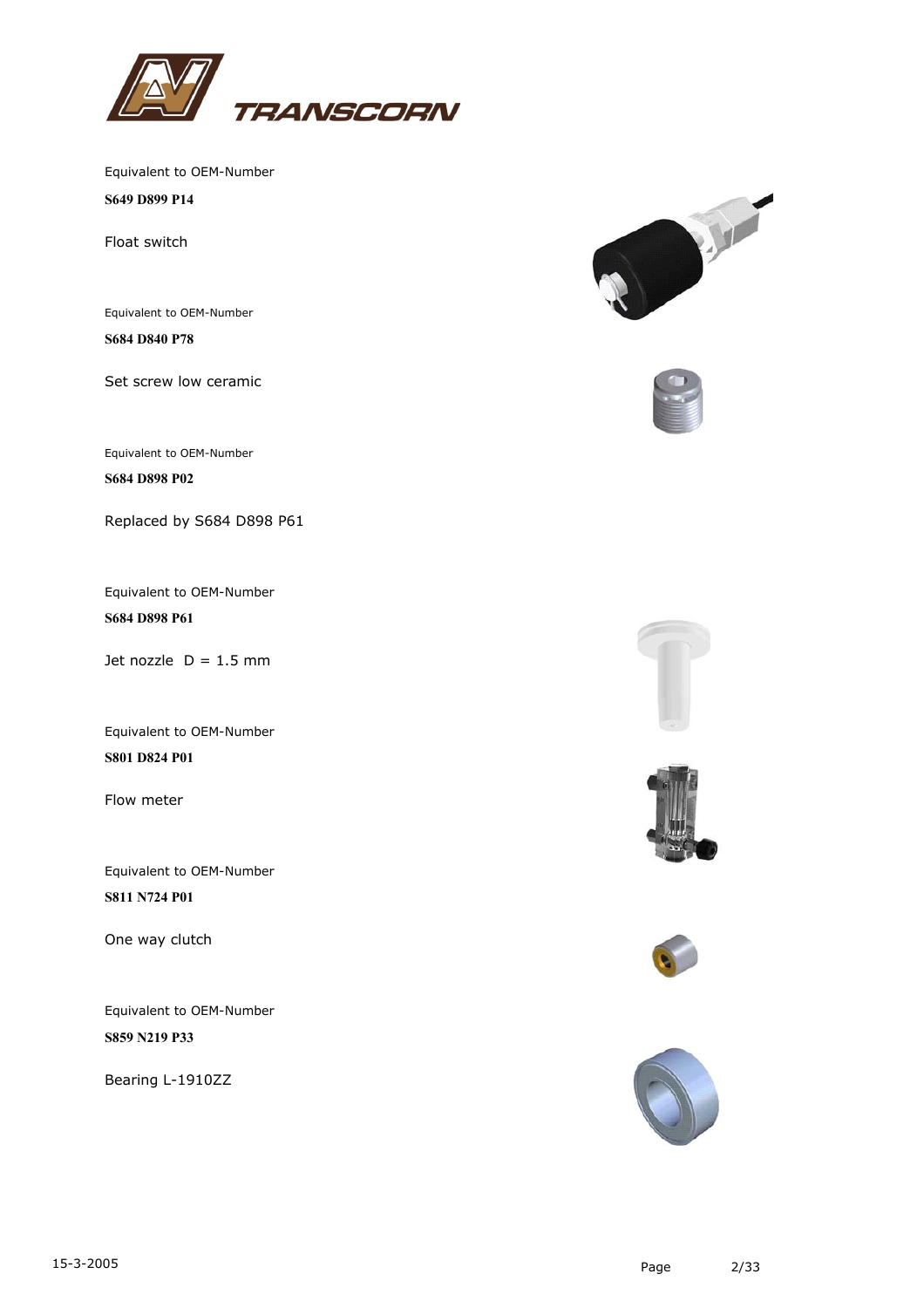

Equivalent to OEM-Number **S859 N219 P39**

Replaced by XBRRD-SSL1260

Equivalent to OEM-Number **S859 N315 P01**

Bearing

Equivalent to OEM-Number **S859 N319 P08**

Bearing

Equivalent to OEM-Number **S859 N319 P10**

Bearing

Equivalent to OEM-Number **S859 N319 P31**

Bearing SSRF1980DD

Equivalent to OEM-Number **S859 N319 P33**

Bearing SSRF1970DD

Equivalent to OEM-Number **S913 N313 P11**

Wave washer 1410201-410











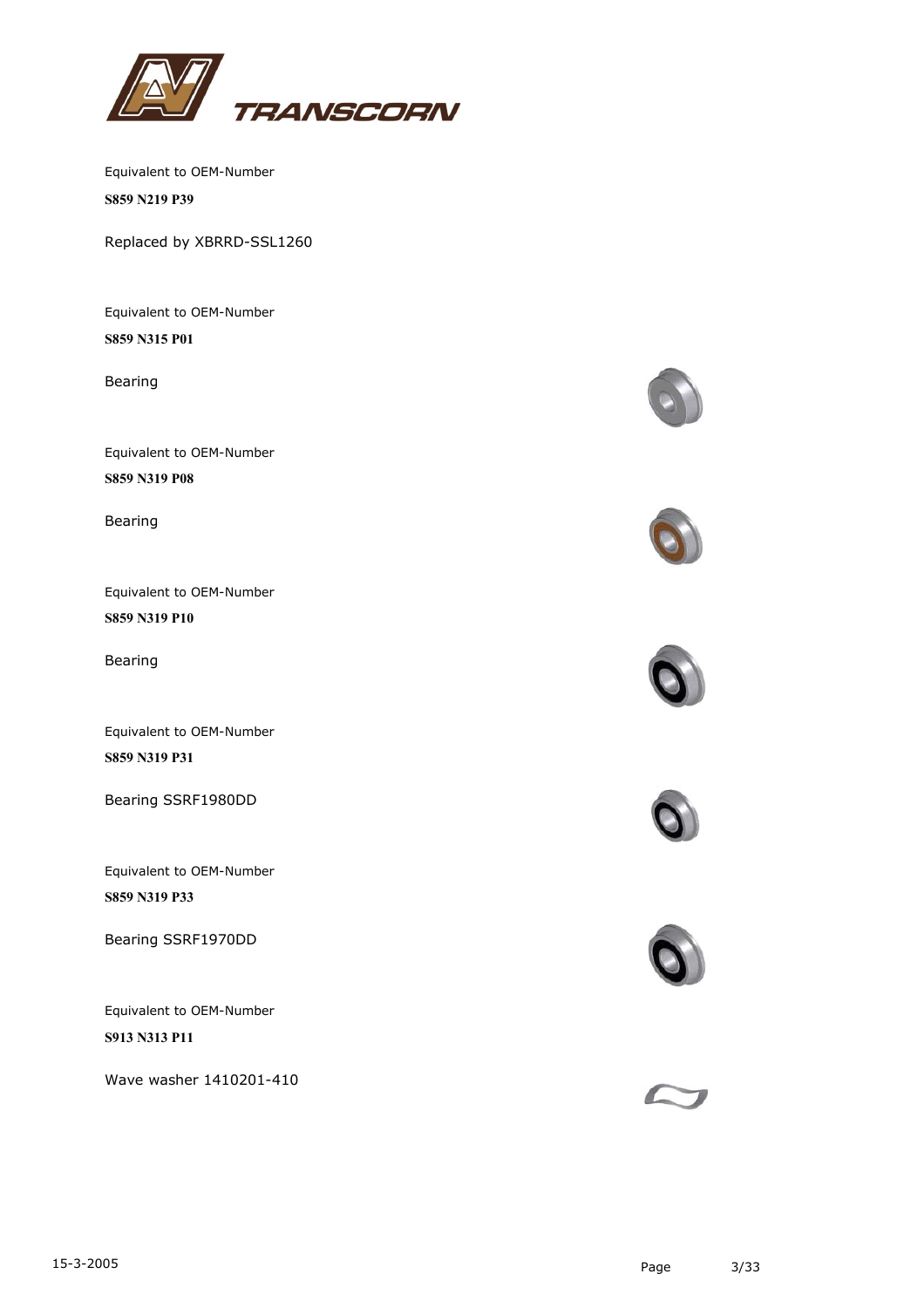

| Equivalent to OEM-Number                   |  |
|--------------------------------------------|--|
| S922 N040 P07                              |  |
| Retaining ring                             |  |
| Equivalent to OEM-Number                   |  |
| S932 N110 P02                              |  |
| O-ring $D = 3.5 \times 1.8$ mm (1AP4)      |  |
| Equivalent to OEM-Number                   |  |
| S932 N110 P08                              |  |
| O-ring $D = 10.0 \times 1.8$ mm (1AP10)    |  |
| Equivalent to OEM-Number                   |  |
| S932 N420 P15                              |  |
| O-ring $D = 15.0 \times 2.0$ mm (CO 0605A) |  |
| Equivalent to OEM-Number                   |  |
| S932 N420 P20                              |  |
| O-ring $D = 20.0 \times 2.0$ mm (CO 0612A) |  |
| Equivalent to OEM-Number                   |  |
| S932 N420 P23                              |  |
| O-ring $D = 23.0 \times 2.0$ mm (CO 0616A) |  |
| Equivalent to OEM-Number                   |  |
| S932 N421 P21                              |  |
| O-ring $D = 25.0 \times 2.0$ mm (CO 0520)  |  |
|                                            |  |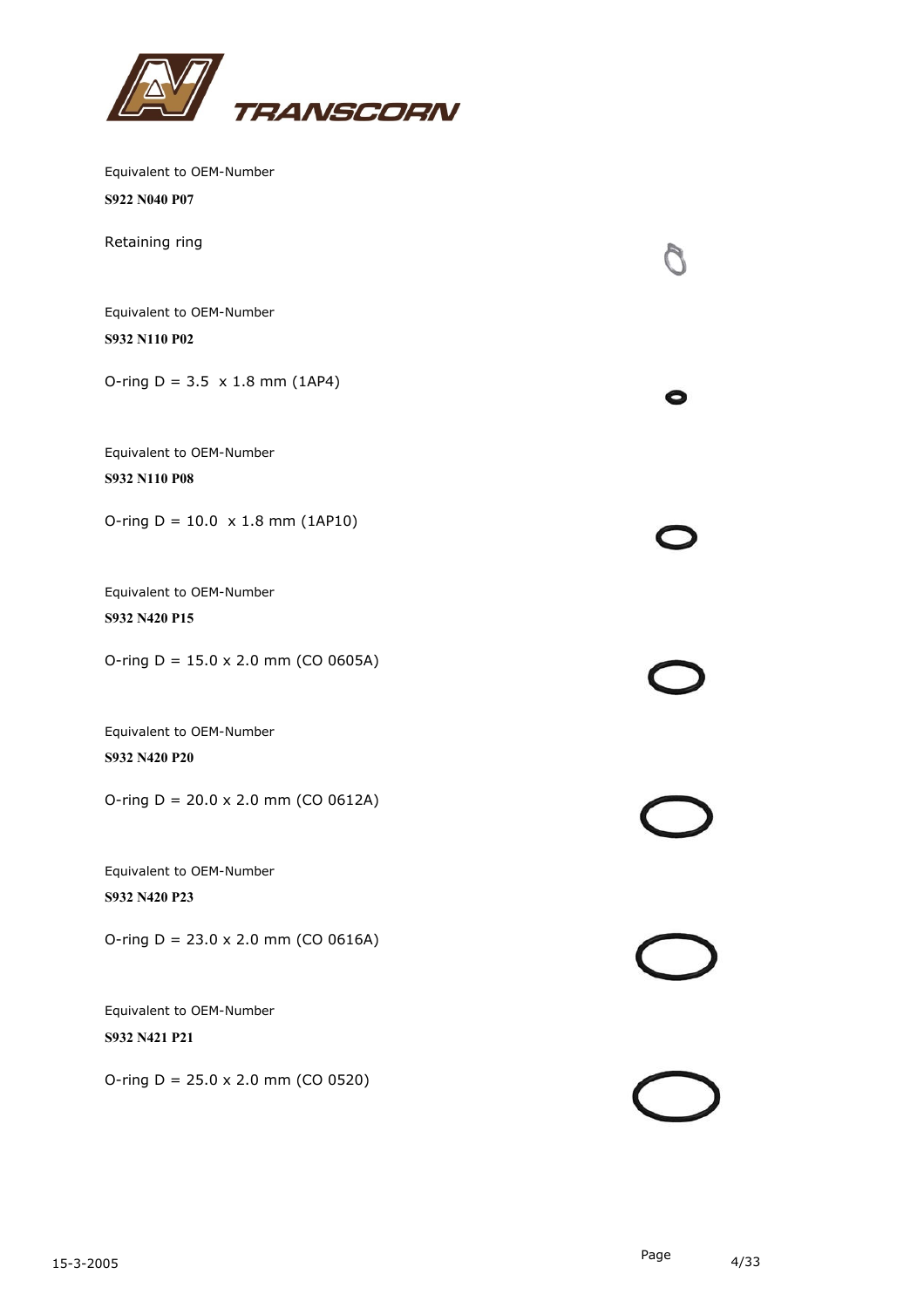

**S932 N421 P35**

O-ring  $D = 46.0 \times 2.0$  mm (CO 0534A)

Equivalent to OEM-Number **S932 N421 P40**

O-ring

Equivalent to OEM-Number

**X052 B040 G62**

Diamond guide upper/lower  $D = 0.10$  mm

Equivalent to OEM-Number

**X052 B040 G63**

Diamond guide upper/lower  $D = 0.15$  mm

Equivalent to OEM-Number **X052 B040 G64**

Diamond guide upper/lower  $D = 0.20$  mm

Equivalent to OEM-Number **X052 B040 G65**

Diamond guide upper/lower  $D = 0.25$  mm

Equivalent to OEM-Number **X052 B040 G66**

Diamond quide upper/lower  $D = 0.30$  mm











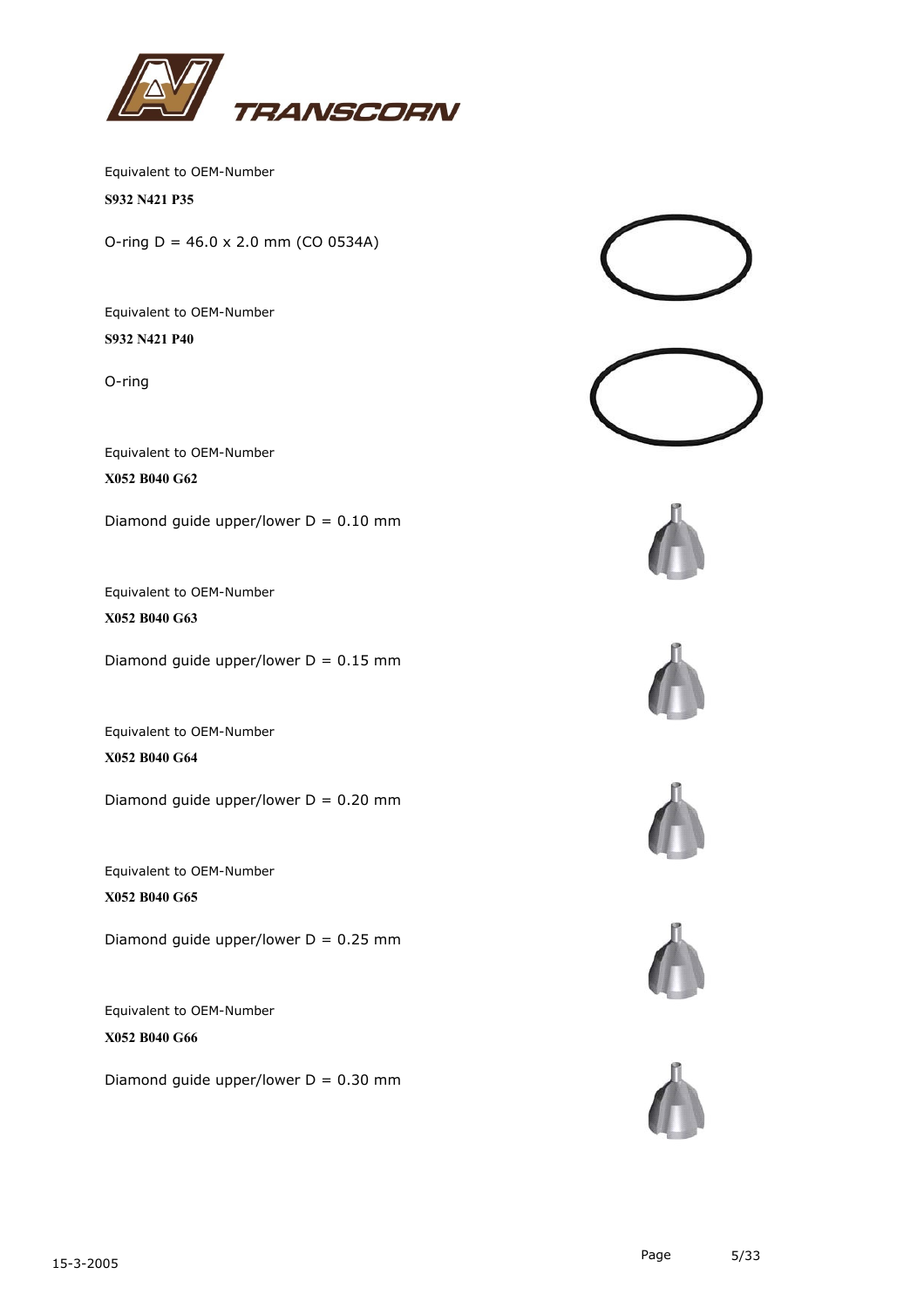

**X052 B054 G51**

Diamond guide upper/lower  $D = 0.105$  mm

Equivalent to OEM-Number **X052 B054 G52**

Diamond guide upper/lower  $D = 0.155$  mm

Equivalent to OEM-Number

**X052 B054 G53**

Diamond guide upper/lower  $D = 0.205$  mm

Equivalent to OEM-Number **X052 B054 G54**

Diamond guide upper/lower  $D = 0.255$  mm

Equivalent to OEM-Number **X052 B054 G55**

Diamond guide upper/lower  $D = 0.305$  mm

Equivalent to OEM-Number **X052 B054 G56**

Diamond guide upper/lower  $D = 0.335$  mm

Equivalent to OEM-Number **X052 B092 G54**

Lower diamond quide  $D = 0.20$  mm













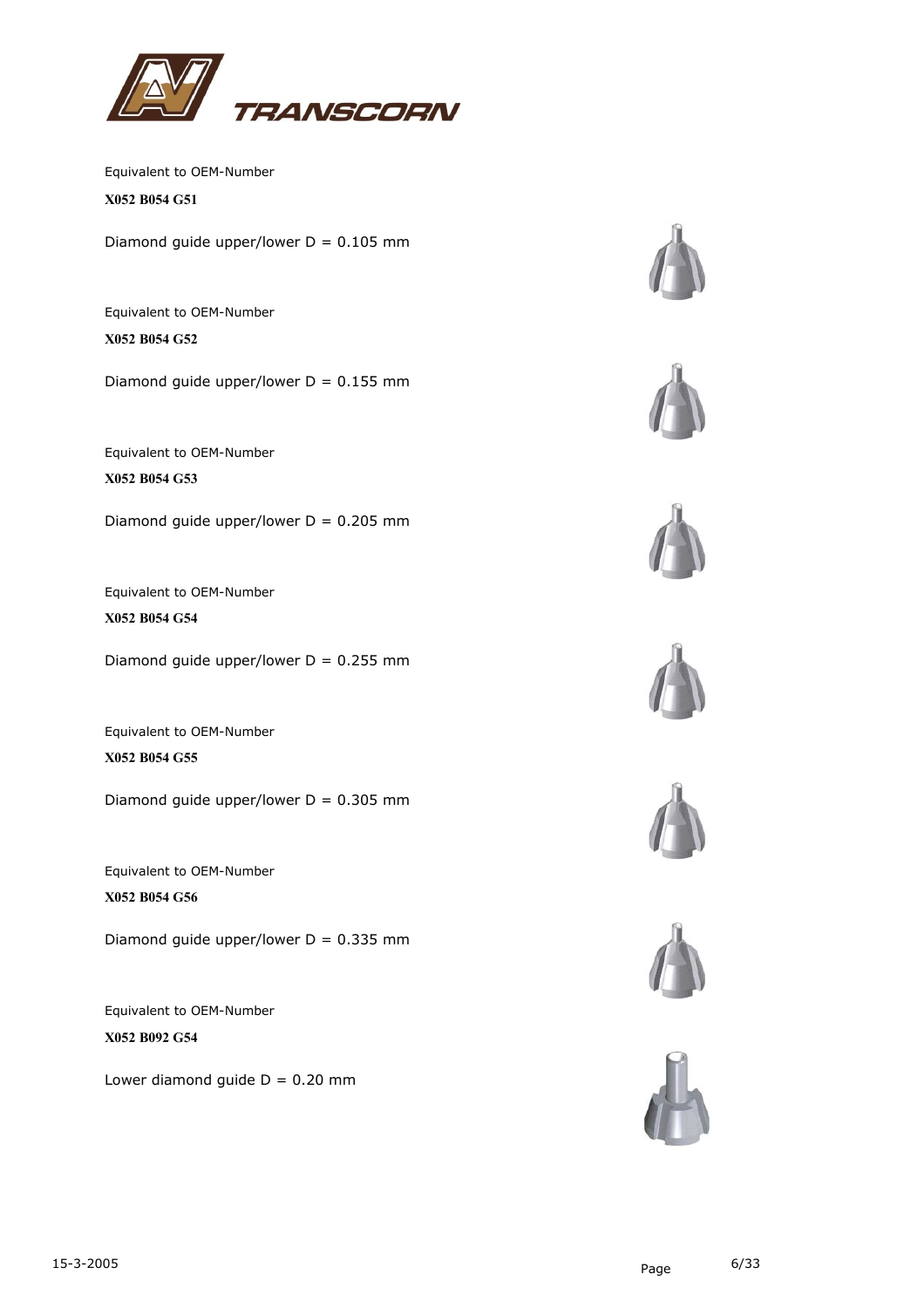

Equivalent to OEM-Number **X052 B092 G55**

Lower diamond guide  $D = 0.25$  mm

Equivalent to OEM-Number **X052 B092 G56**

Lower diamond guide  $D = 0.30$  mm

Equivalent to OEM-Number **X052 B092 G61**

Lower diamond guide  $D = 0.10$  mm

Equivalent to OEM-Number **X052 B092 G62**

Lower diamond guide  $D = 0.15$  mm

Equivalent to OEM-Number **X052 B092 G64**

Replaced by X052 B176 G54

Equivalent to OEM-Number **X052 B102 G51**

Diamond wire guide upper  $D = 0.10$  mm

Equivalent to OEM-Number **X052 B102 G52**

Diamond wire quide upper  $D = 0.15$  mm













7/33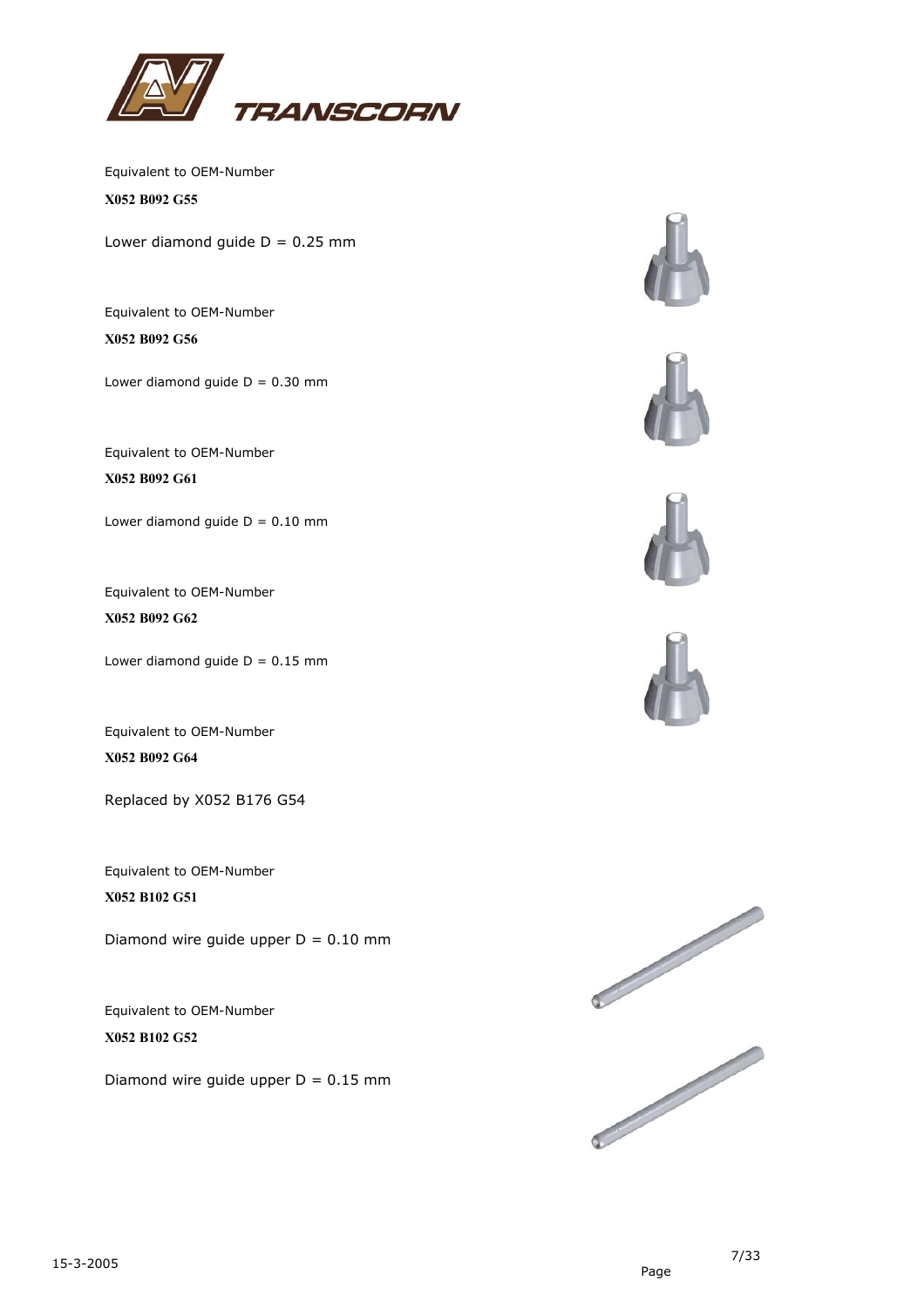

**X052 B102 G53**

Diamond wire guide upper  $D = 0.20$  mm

Equivalent to OEM-Number **X052 B102 G54**

Diamond wire guide upper  $D = 0.25$  mm

Equivalent to OEM-Number **X052 B102 G55**

Diamond wire guide upper  $D = 0.30$  mm

Equivalent to OEM-Number **X052 B115 G53**

Wire Guide ø 0.20 mm (2 diamonds)

Equivalent to OEM-Number **X052 B115 G54**

Wire Guide ø 0.25 mm (2 diamonds)

Equivalent to OEM-Number **X052 B115 G55**

Wire Guide ø 0.30 mm (2 diamonds)

Equivalent to OEM-Number **X052 B123 G52**

Wire quide upper  $D = 0.155$  mm

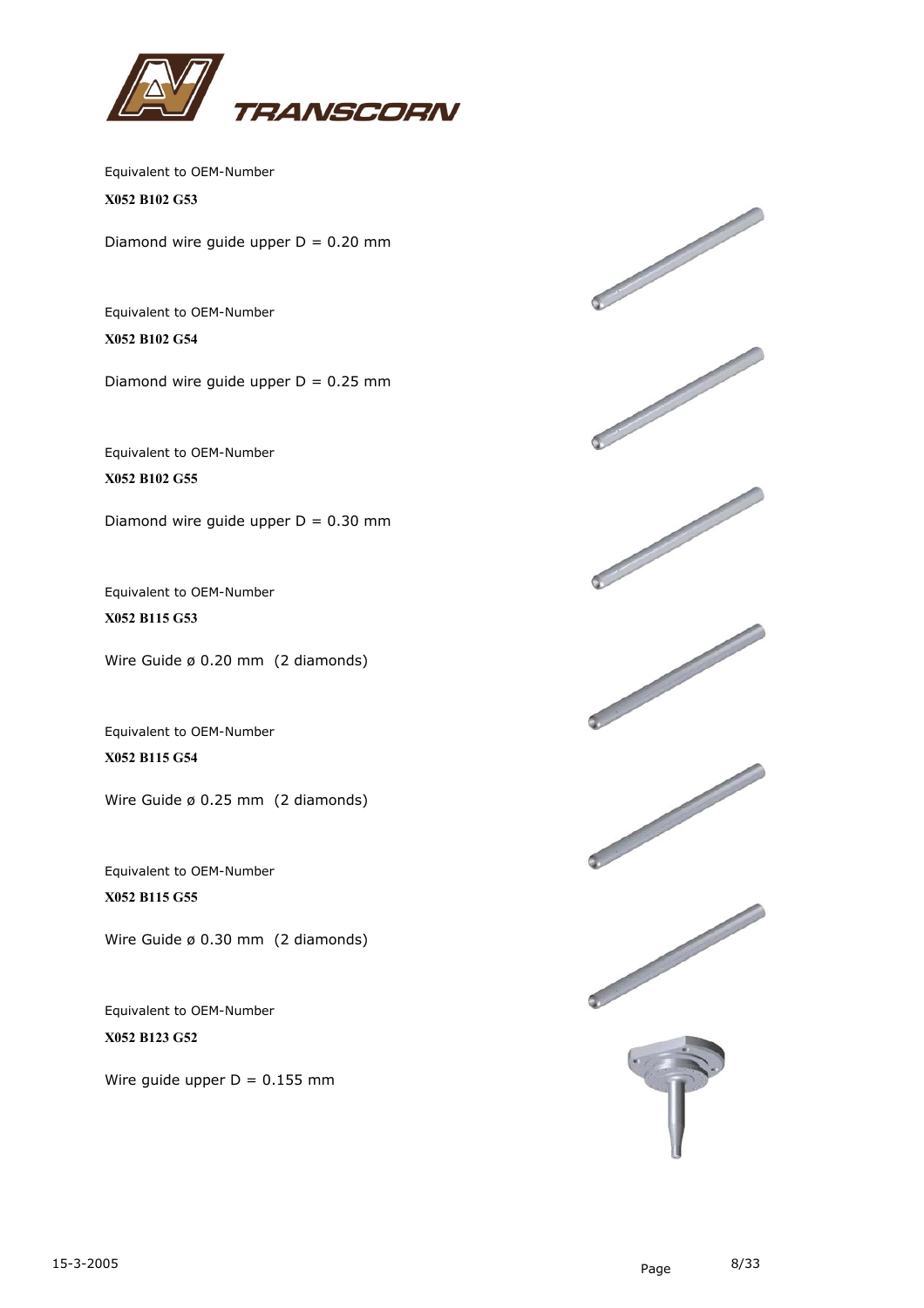

**X052 B123 G53**

Wire guide upper  $D = 0.205$  mm

Equivalent to OEM-Number

**X052 B123 G54**

Wire guide upper  $D = 0.255$  mm

Equivalent to OEM-Number

**X052 B123 G56**

Wire guide upper  $D = 0.305$  mm

Equivalent to OEM-Number **X052 B140 G53**

See X052 B176 G53

Equivalent to OEM-Number **X052 B140 G54**

See X052 B176 G54

Equivalent to OEM-Number **X052 B140 G55**

See X052 B176 G55

Equivalent to OEM-Number **X052 B140 G56**

Replaced by X052 B176 G55

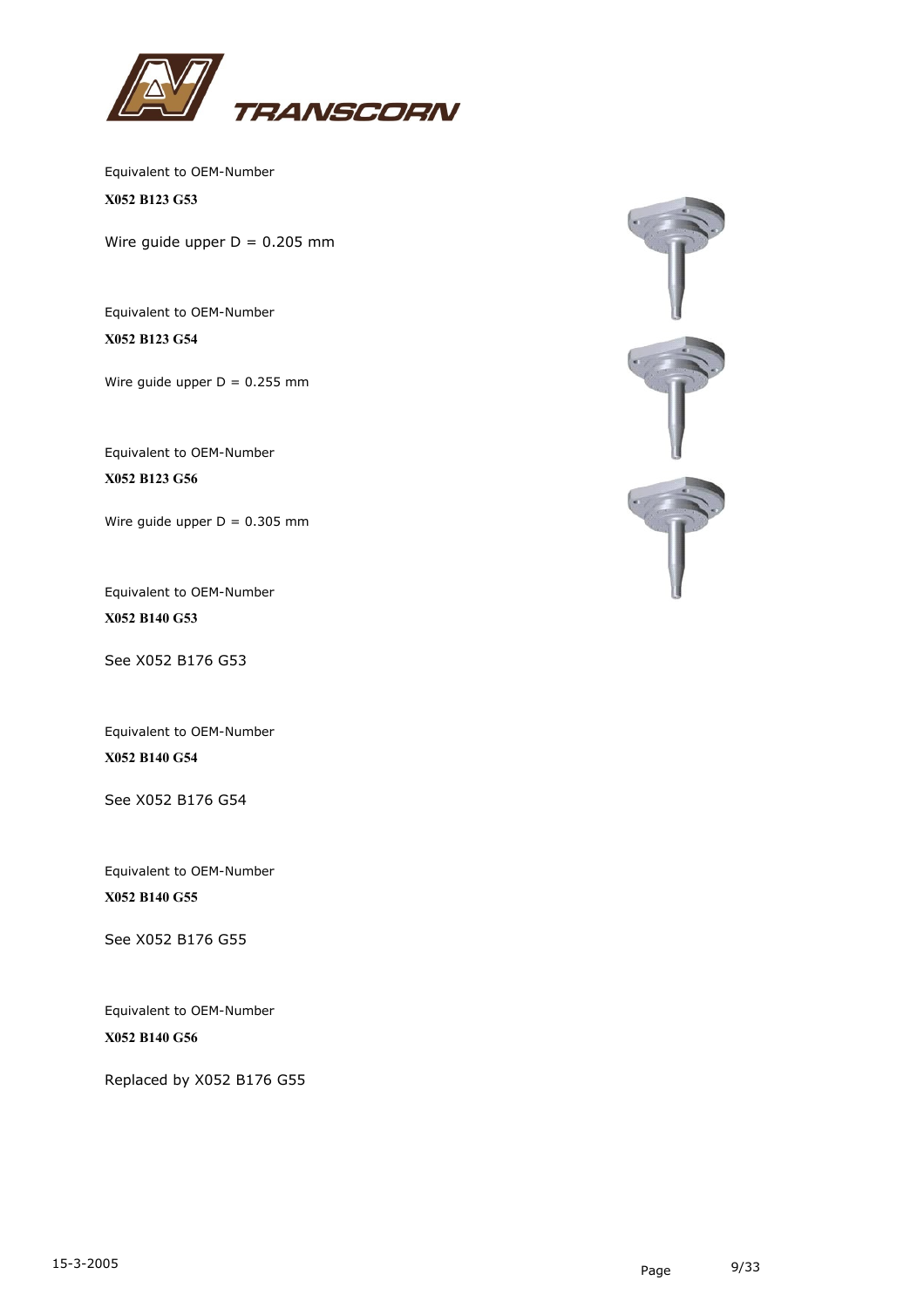

**X052 B176 G51**

Wire guide lower  $D = 0.105$  mm

Equivalent to OEM-Number **X052 B176 G52**

Wire guide lower  $D = 0.155$  mm

Equivalent to OEM-Number

**X052 B176 G53**

Wire guide lower  $D = 0.205$  mm

Equivalent to OEM-Number **X052 B176 G54**

Wire guide lower  $D = 0.255$  mm

Equivalent to OEM-Number **X052 B176 G55**

Wire guide lower  $D = 0.305$  mm

Equivalent to OEM-Number **X052 B240 G51**

See X052 B123 G52

Equivalent to OEM-Number **X052 B240 G52**

See X052 B123 G53









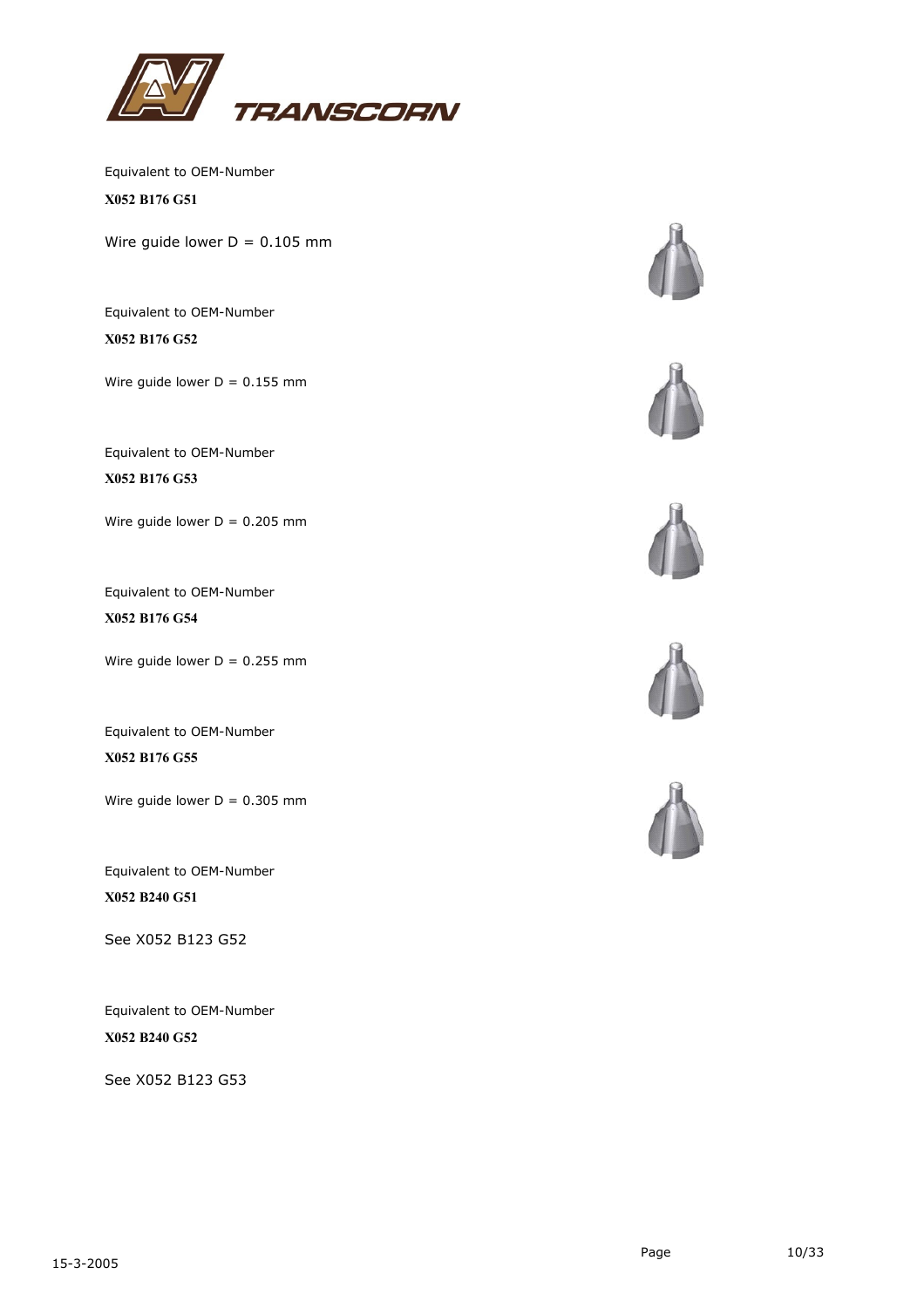

**X052 B240 G53**

See X052 B123 G54

Equivalent to OEM-Number

**X052 B240 G54**

See X052 B123 G56

Equivalent to OEM-Number **X052 B241 G51**

See X052 B176 G51

Equivalent to OEM-Number **X052 B241 G52**

See X052 B176 G52

Equivalent to OEM-Number **X052 B241 G53**

See X052 B176 G53

Equivalent to OEM-Number **X052 B241 G54**

See X052 B176 G54

Equivalent to OEM-Number **X052 B241 G55** See X052 B176 G55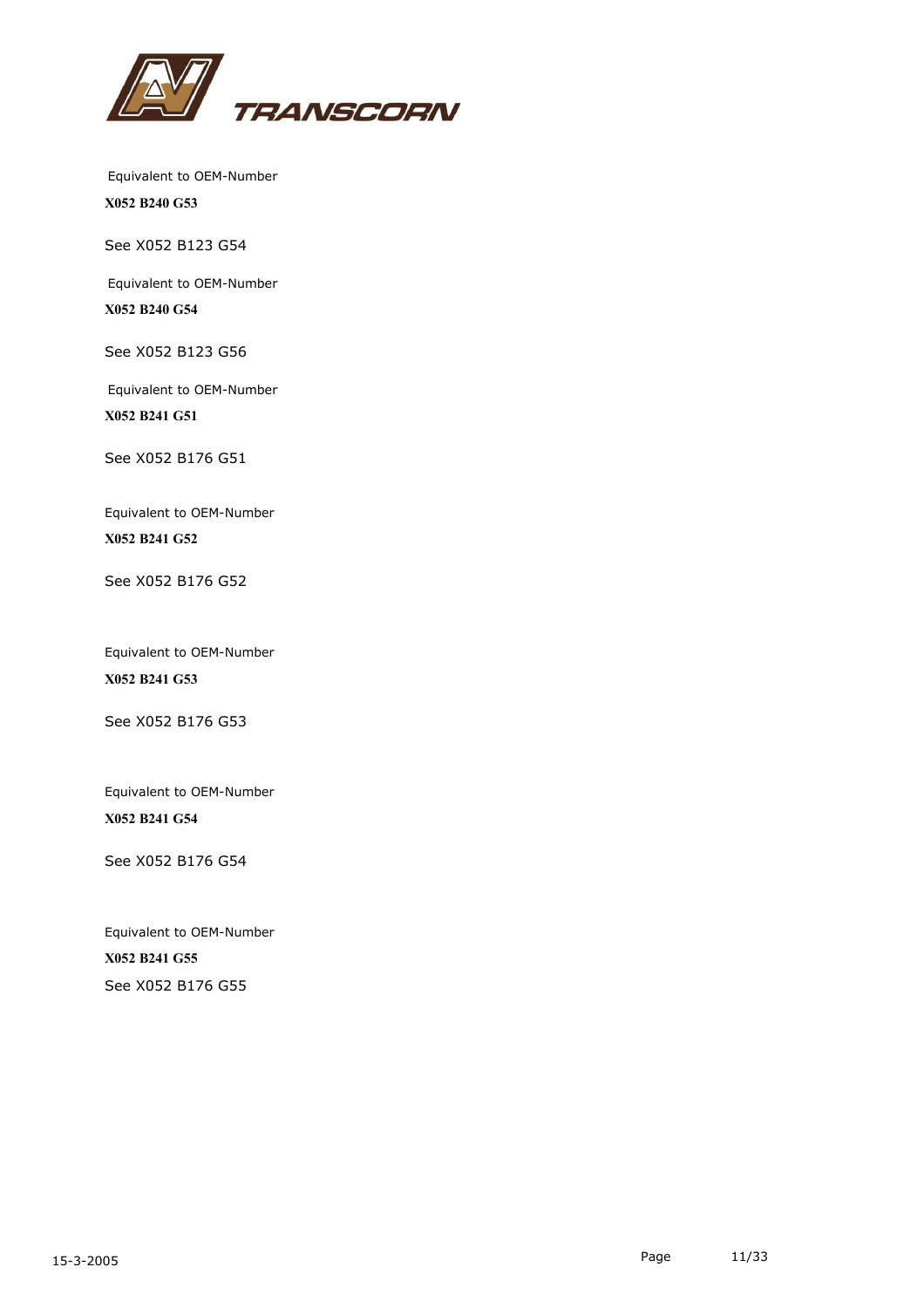

**X052 B243 G61**

Lower diamond guide  $D = 0.20$  mm

Equivalent to OEM-Number **X052 B243 G62**

Lower diamond guide  $D = 0.30$  mm

Equivalent to OEM-Number

**X052 B243 G63**

Lower diamond guide  $D = 0.10$  mm

Equivalent to OEM-Number **X052 B243 G64**

Lower diamond guide  $D = 0.15$  mm

Equivalent to OEM-Number **X052 B243 G65**

Lower diamond guide  $D = 0.25$  mm

Equivalent to OEM-Number **X052 B244 G51**

See X052 C458 G51

Equivalent to OEM-Number **X052 B387 G51**

Lower wire guide Ø 0.208 mm











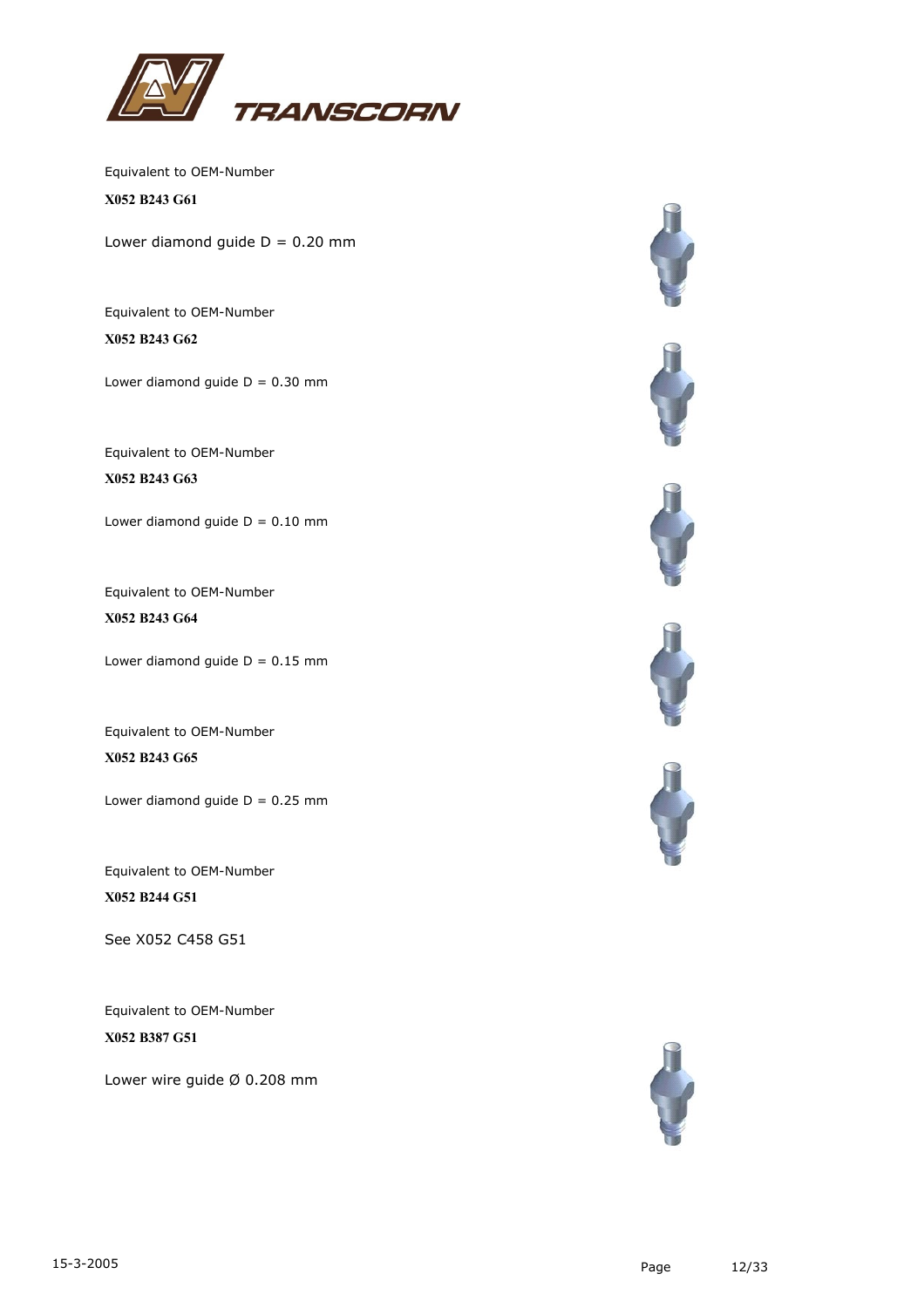

Equivalent to OEM-Number **X052 B387 G52**

Lower wire guide Ø 0.258 mm

Equivalent to OEM-Number **X052 B387 G53**

Lower wire guide Ø 0.308 mm

Equivalent to OEM-Number **X052 C458 G51**

Wire guide upper  $D = 0.105$  mm

Equivalent to OEM-Number **X053 C082 G51**

Diamond guide upper/lower  $D = 0.205$  mm

Equivalent to OEM-Number **X053 C082 G56**

Diamond guide upper/lower  $D = 0.255$  mm

Equivalent to OEM-Number **X053 C082 G58**

Diamond guide upper/lower  $D = 0.105$  mm

Equivalent to OEM-Number **X053 C082 G60**

Diamond guide upper/lower  $D = 0.155$  mm







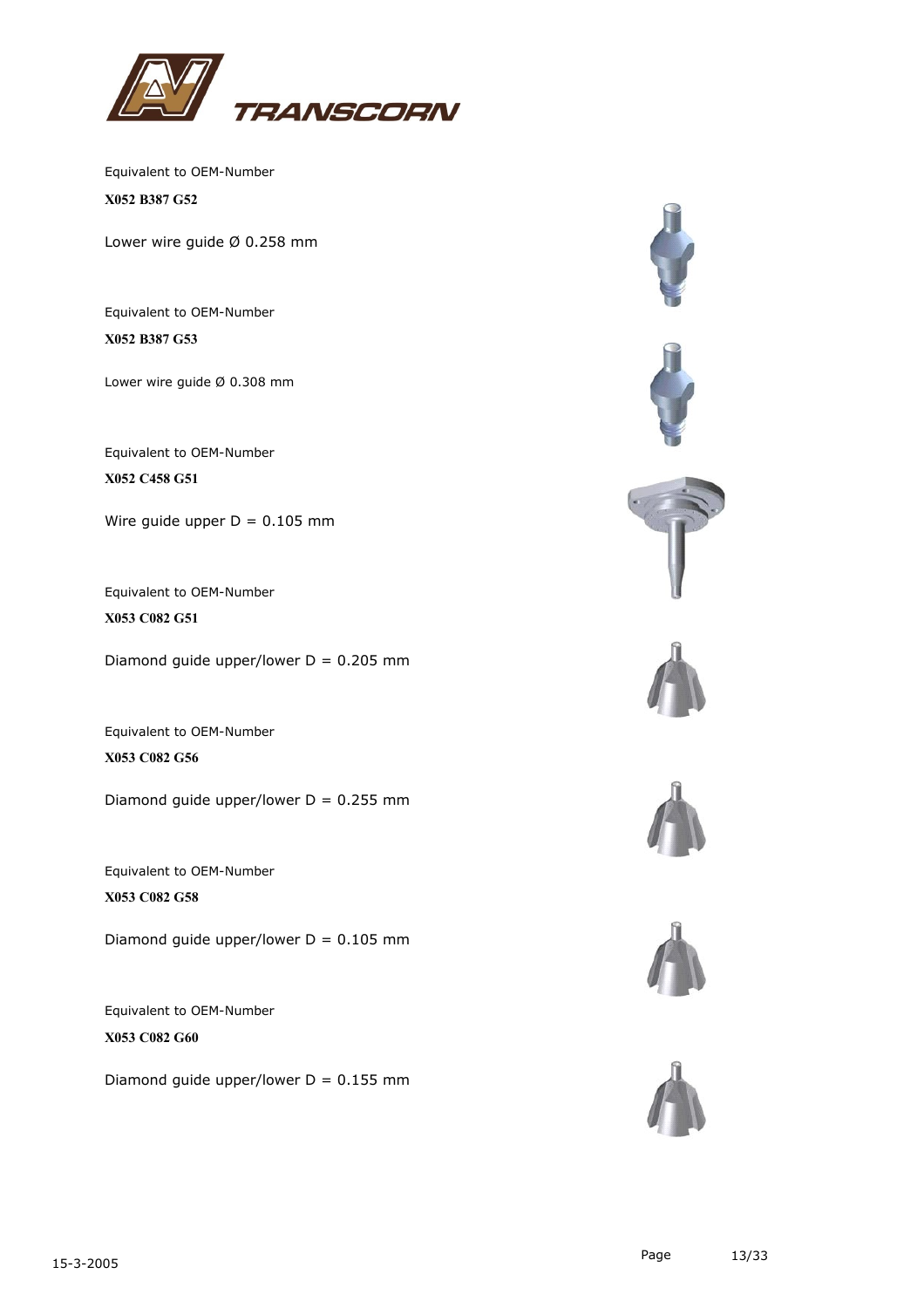

Equivalent to OEM-Number **X053 C082 G65**

Diamond guide upper/lower  $D = 0.305$  mm

Equivalent to OEM-Number **X053 C104 G52**

Diamond guide lower  $D = 0.10$  mm

Equivalent to OEM-Number

**X053 C104 G53**

Diamond guide lower  $D = 0.15$  mm

Equivalent to OEM-Number **X053 C104 G54**

Diamond guide lower  $D = 0.20$  mm

Equivalent to OEM-Number **X053 C104 G55**

Diamond guide lower  $D = 0.25$  mm

Equivalent to OEM-Number **X053 C104 G56**

Diamond guide lower  $D = 0.30$  mm

Equivalent to OEM-Number **X053 C137 G54**

Diamond quide upper  $D = 0.20$  mm













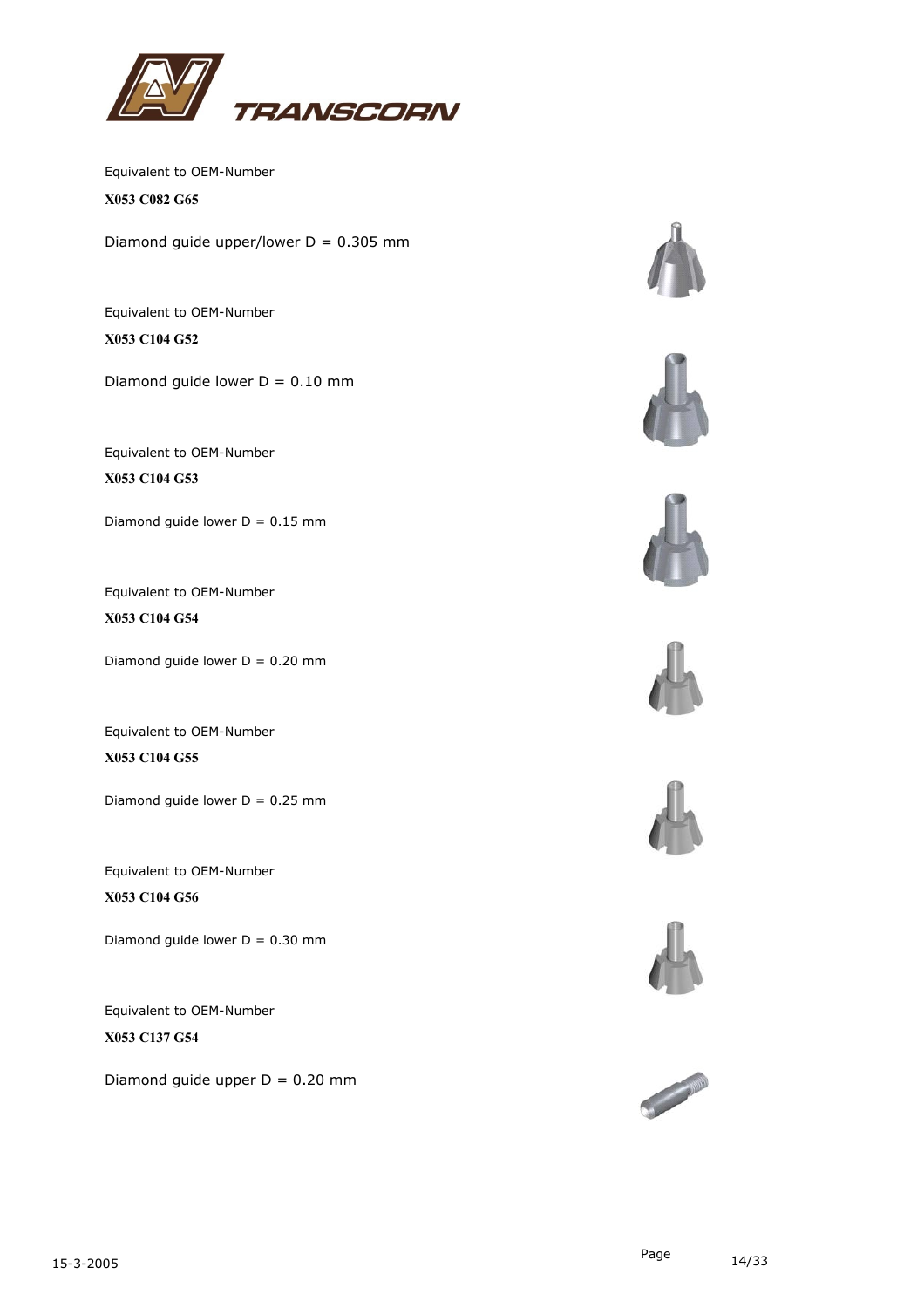

Equivalent to OEM-Number **X053 C137 G55**

Diamond guide upper  $D = 0.25$  mm



Equivalent to OEM-Number **X053 C137 G62**

See X053 C137 G52

Equivalent to OEM-Number **X053 C137 G63**

See X053 C137 G53

Equivalent to OEM-Number **X053 C137 G64**

See X053 C137 G54

Equivalent to OEM-Number **X053 C137 G65**

See X053 C137 G55

Equivalent to OEM-Number **X053 C137 G66**

See X053 C137 G56

Equivalent to OEM-Number **X053 C137 G67**

See X053 C137 G52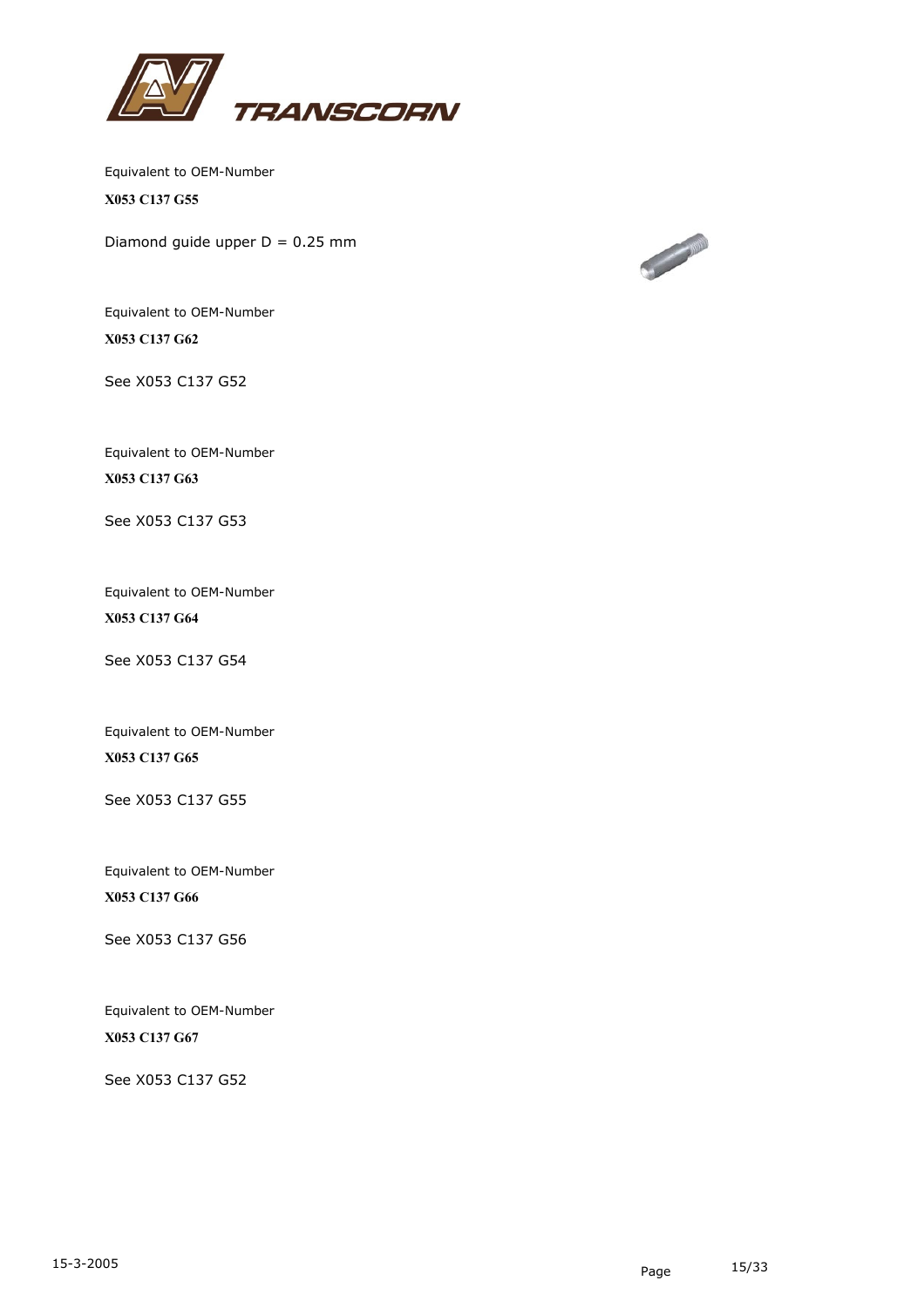

Equivalent to OEM-Number **X053 C137 G68**

See X053 C137 G53

Equivalent to OEM-Number **X053 C137 G69**

See X053 C137 G54

Equivalent to OEM-Number **X053 C137 G72**

See X053 C137 G55

Equivalent to OEM-Number **X053 C137 G73**

See X053 C137 G56

Equivalent to OEM-Number **X053 C142 G51**

Filter cartridge Mann H31.967 ø300 x 500 mm

Equivalent to OEM-Number **X053 C162 H01**

Isolator plate ceramic , up

Equivalent to OEM-Number **X053 C188 G54**

Diamond wire quide lower  $D = 0.20$  mm

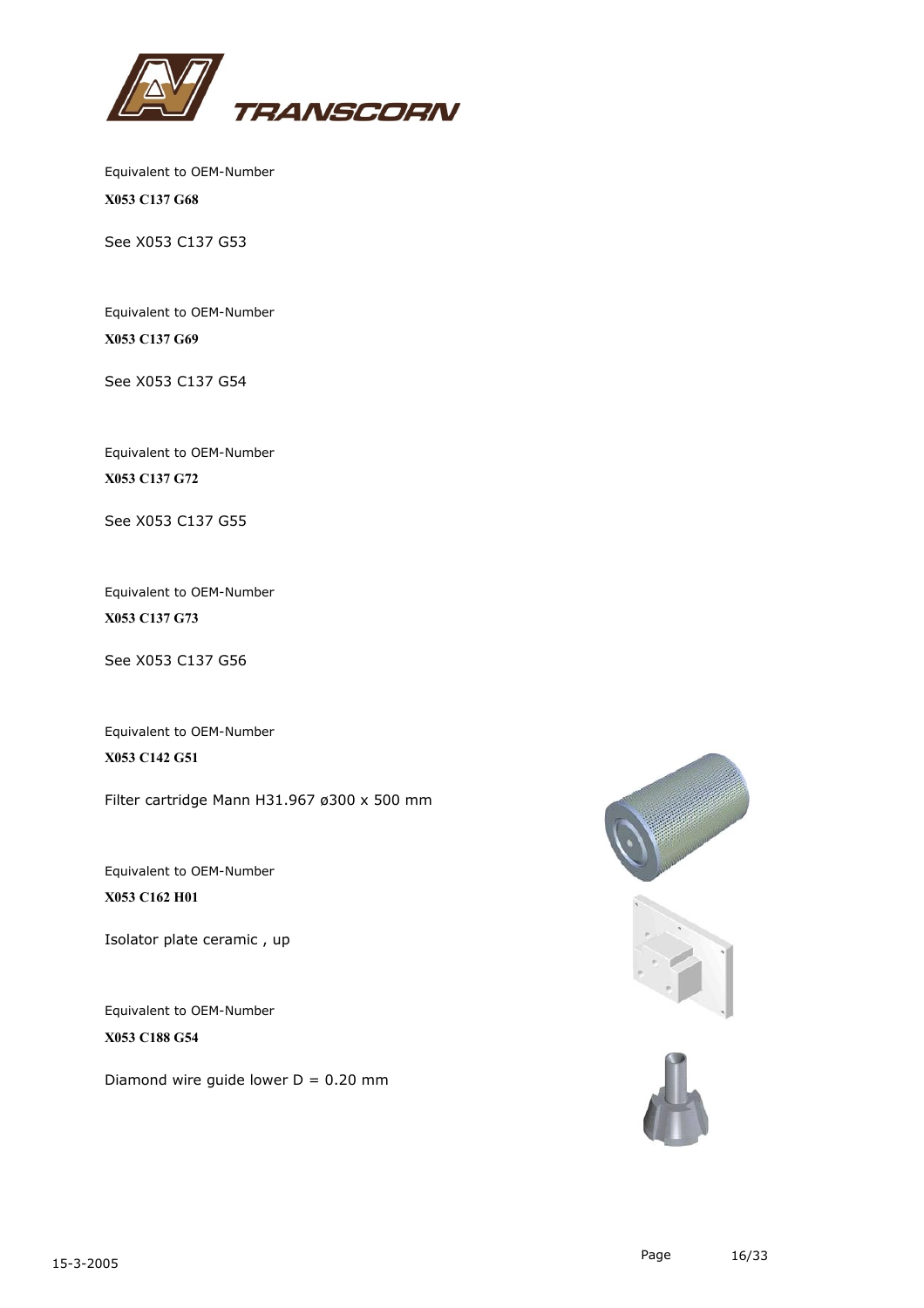

Equivalent to OEM-Number **X053 C188 G55**

Diamond wire guide lower  $D = 0.25$  mm

Equivalent to OEM-Number **X053 C188 G56**

Diamond wire guide lower  $D = 0.30$  mm

Equivalent to OEM-Number **X053 C188 G57**

Diamond wire guide lower  $D = 0.10$  mm

Equivalent to OEM-Number **X053 C188 G58**

Diamond wire guide lower  $D = 0.15$  mm

Equivalent to OEM-Number **X053 C241 G52**

Set screw

Equivalent to OEM-Number **X053 C245 H02**

Power feed dies holder

Equivalent to OEM-Number **X053 C299 G51**

Eccentric Die













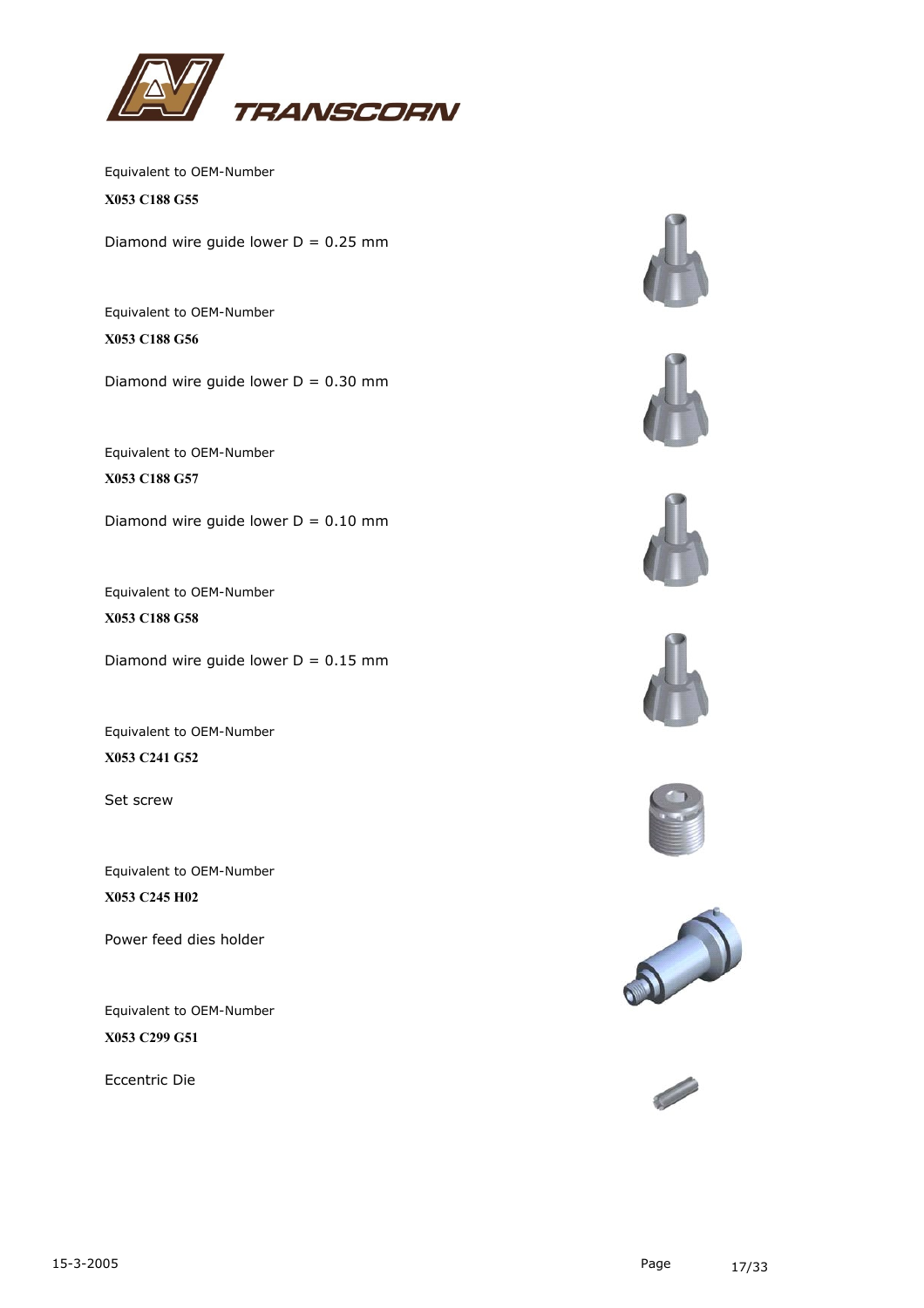

**X053 C314 H01**

Isolator plate ceramic low

Equivalent to OEM-Number **X053 C376 G51**

Quill

Equivalent to OEM-Number **X053 C431 G51**

Replaced by X052 B115 G53

Equivalent to OEM-Number **X053 C431 G52**

Replaced by X052 B115 G54

Equivalent to OEM-Number **X053 C443 H01**

Isolator plate ceramic low

Equivalent to OEM-Number **X053 C491 H01**

Water nozzle lower  $D = 4$  mm

Equivalent to OEM-Number **X053 C492 H01**

Replaced by X053 C621 H01





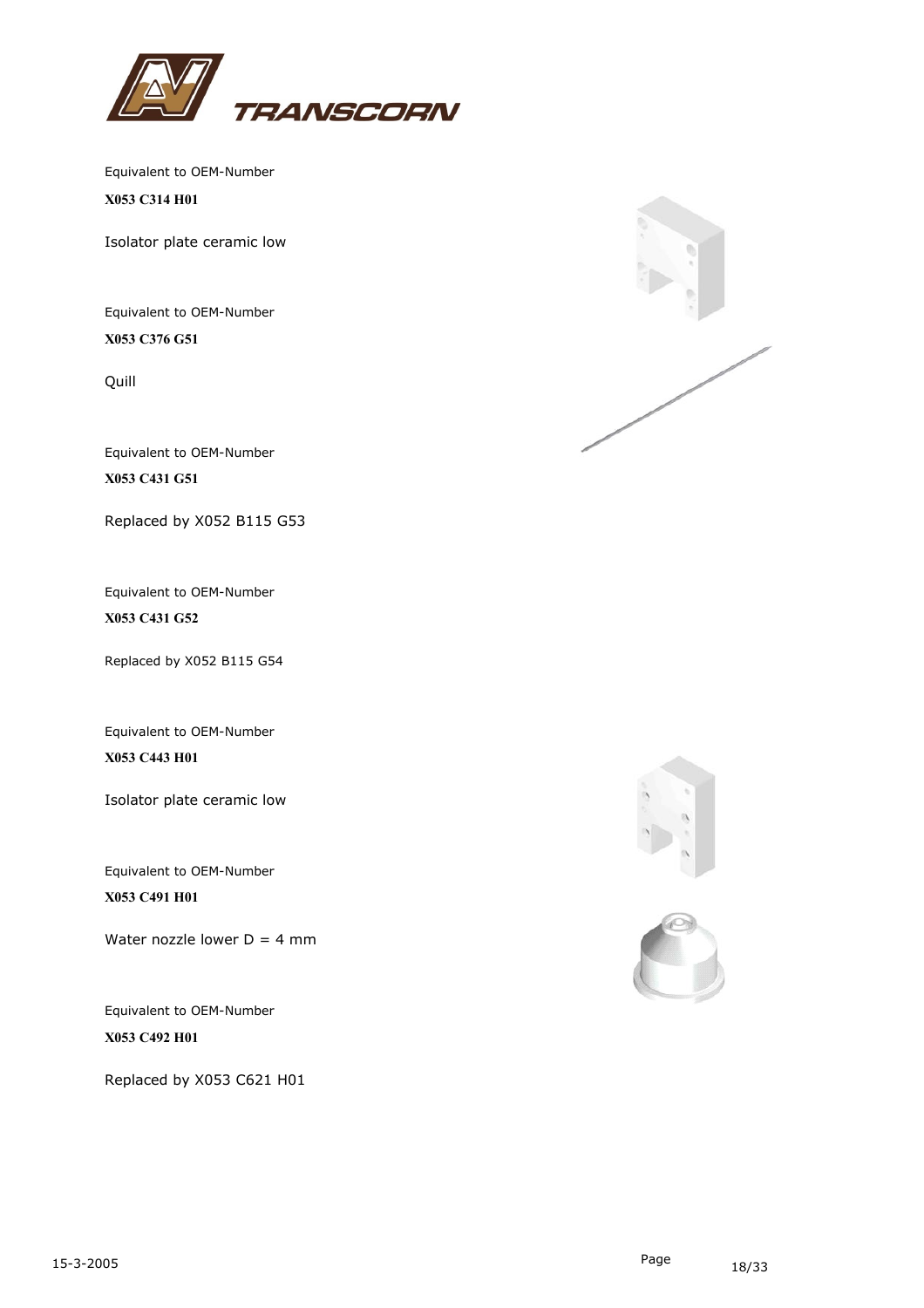

Equivalent to OEM-Number **X053 C508 G51**

HSWB die guide

Equivalent to OEM-Number **X053 C522 G51**

AF Pinch roller with gear

Equivalent to OEM-Number **X053 C522 G52**

Capstan roller with gear

Equivalent to OEM-Number **X053 C524 G51**

Set screw upper

Equivalent to OEM-Number **X053 C525 H01**

Replaced by X053 C621 H01

Equivalent to OEM-Number **X053 C621 H01**

Flush cup lower  $D = 4$  mm (plastic)

Equivalent to OEM-Number **X053 C621 H01**

Flush cup lower  $D = 4$  mm (ceramic)











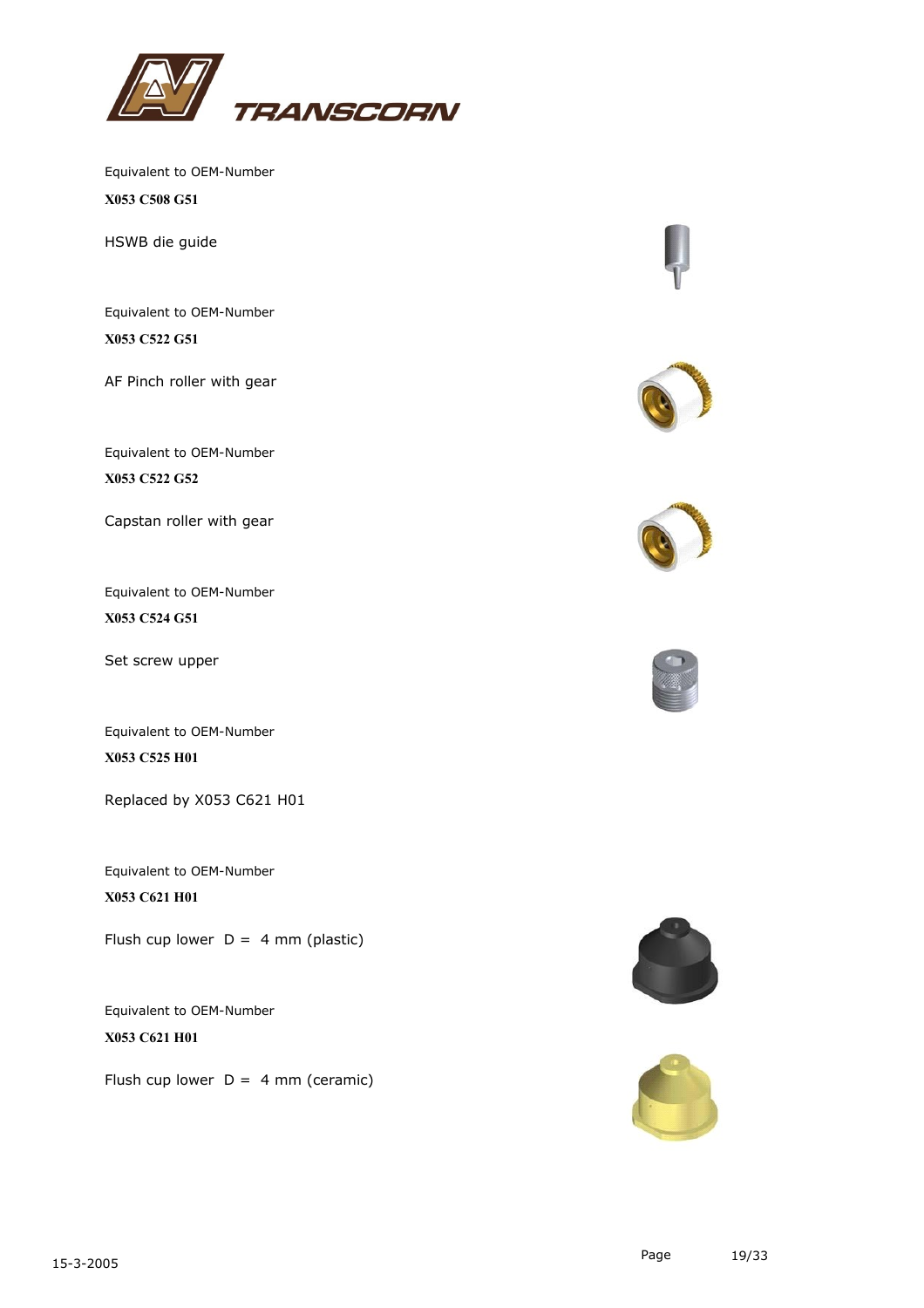

Equivalent to OEM-Number **X053 C621 H02**

Flush cup lower  $D = 6$  mm (plastic)

Equivalent to OEM-Number **X053 C621 H02**

Flush cup lower  $D = 6$  mm (ceramic)

Equivalent to OEM-Number **X053 C621 H03**

Flush cup lower  $D = 8$  mm (plastic)

Equivalent to OEM-Number **X053 C621 H03**

Flush cup lower  $D = 8$  mm (ceramic)

Equivalent to OEM-Number **X053 C778 G51**

Capstan roller wire collection (gear type)

Equivalent to OEM-Number **X053 C779 G51**

Pinch roller wire collection (gear type)

Equivalent to OEM-Number **X053 C834 G51**

Upper diamond quide  $D = 0.10$  mm













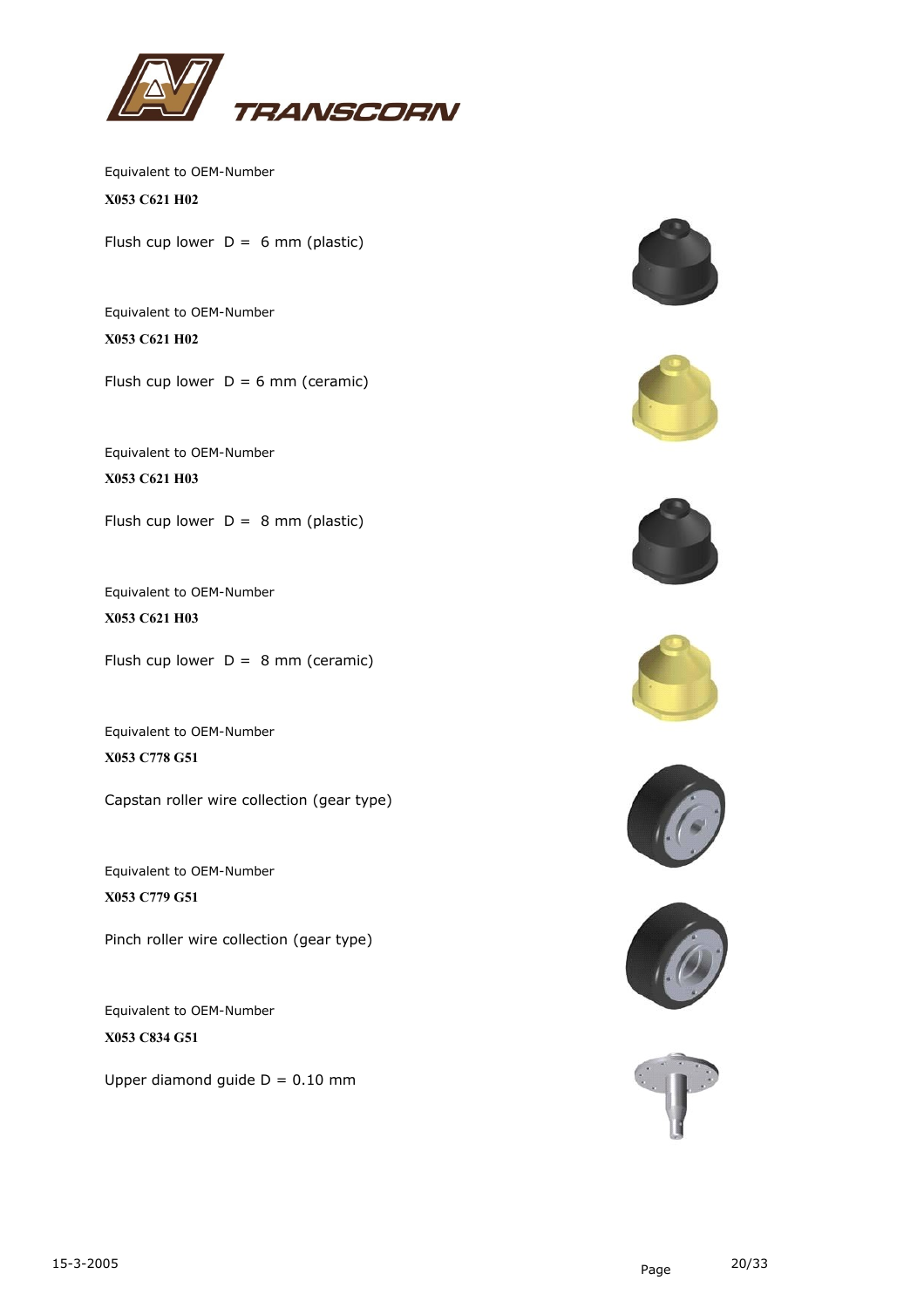

Equivalent to OEM-Number **X053 C834 G52**

Upper diamond guide  $D = 0.15$  mm

Equivalent to OEM-Number **X053 C834 G53**

Upper diamond guide  $D = 0.20$  mm

Equivalent to OEM-Number

**X053 C834 G54**

Upper diamond guide  $D = 0.25$  mm

Equivalent to OEM-Number **X053 C834 G56**

Upper diamond guide  $D = 0.30$  mm

Equivalent to OEM-Number **X053 C934 H01**

Replaced by X056 C075 H01

Equivalent to OEM-Number **X054 D125 H03**

See X054 D125 H05

Equivalent to OEM-Number **X054 D125 H05**

Power feeder upper/lower





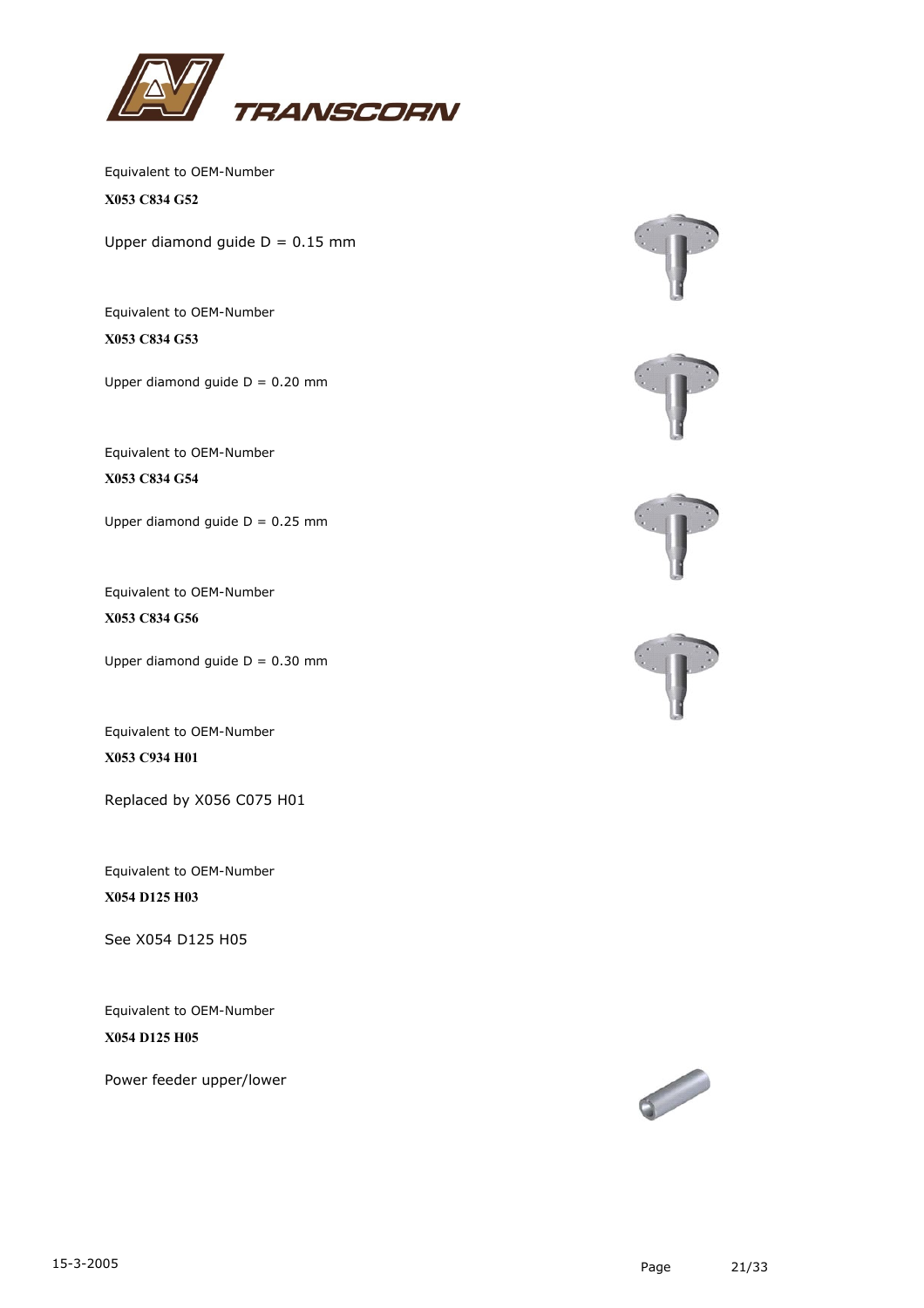

**X054 D129 H04**

Power feeder lower

Equivalent to OEM-Number **X054 D162 G54**

Set screw

Equivalent to OEM-Number

**X054 D199 H01**

Power feeder upper

Equivalent to OEM-Number **X054 D209 H11**

Water nozzle lower  $D = 4$  mm

Equivalent to OEM-Number **X054 D209 H12**

Water nozzle lower  $D = 6$  mm

Equivalent to OEM-Number **X054 D209 H13**

Water nozzle lower  $D = 8$  mm

Equivalent to OEM-Number **X054 D216 H01**

Power feeder upper













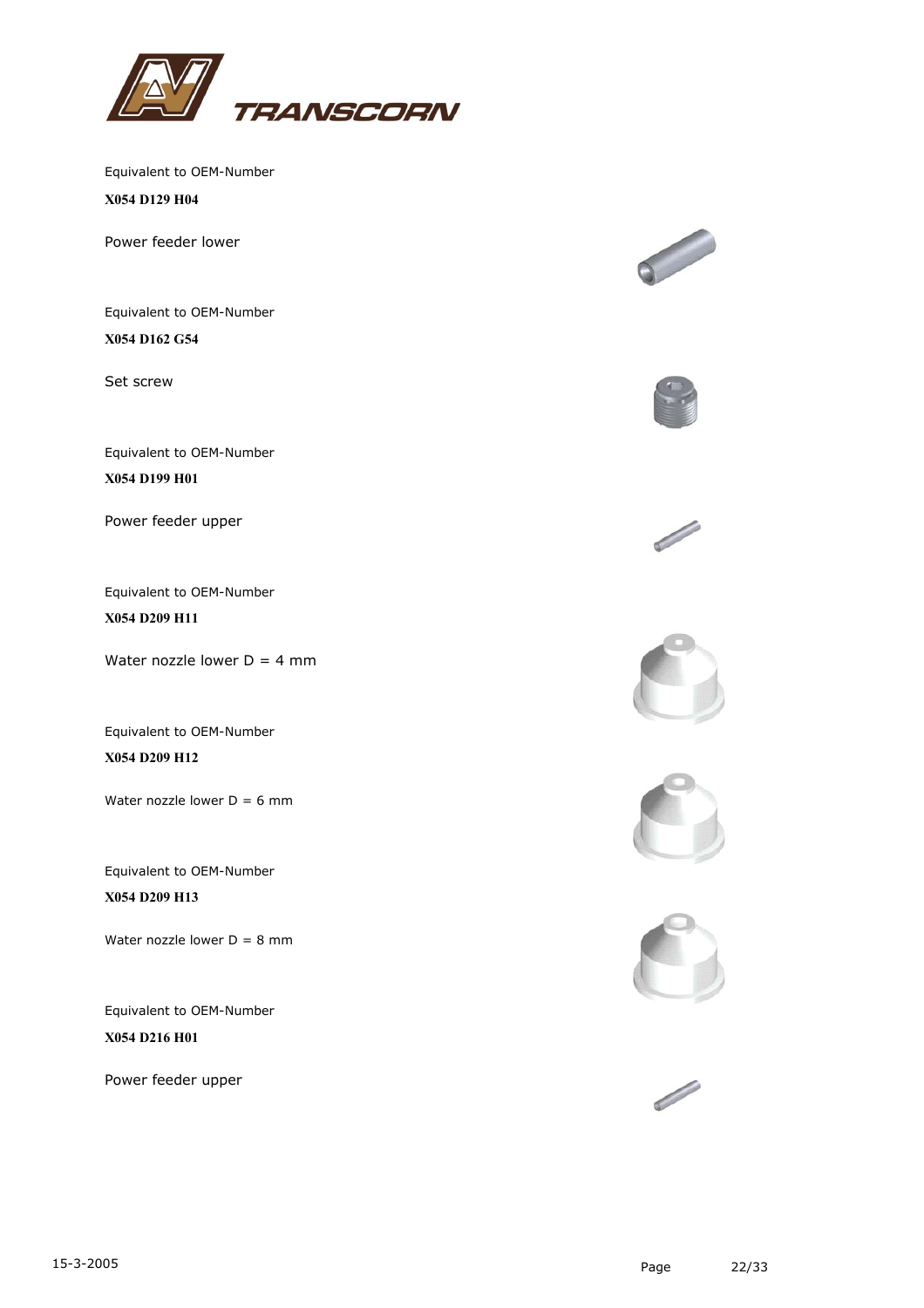

**X054 D345 H01**

Power feeder upper

Equivalent to OEM-Number **X054 D345 H01**

Power feeder upper TiN coated (special long life carbide)

Equivalent to OEM-Number

**X054 D412 G53**

Capstan roller

Equivalent to OEM-Number **X054 D413 G51**

Pinch roller

Equivalent to OEM-Number **X054 D476 H01**

See X054 D129 H04

Equivalent to OEM-Number **X054 D476 H02**

Upper power feed contact

Equivalent to OEM-Number **X054 D826 H01**

Jet nozzle  $D = 1.5$  mm











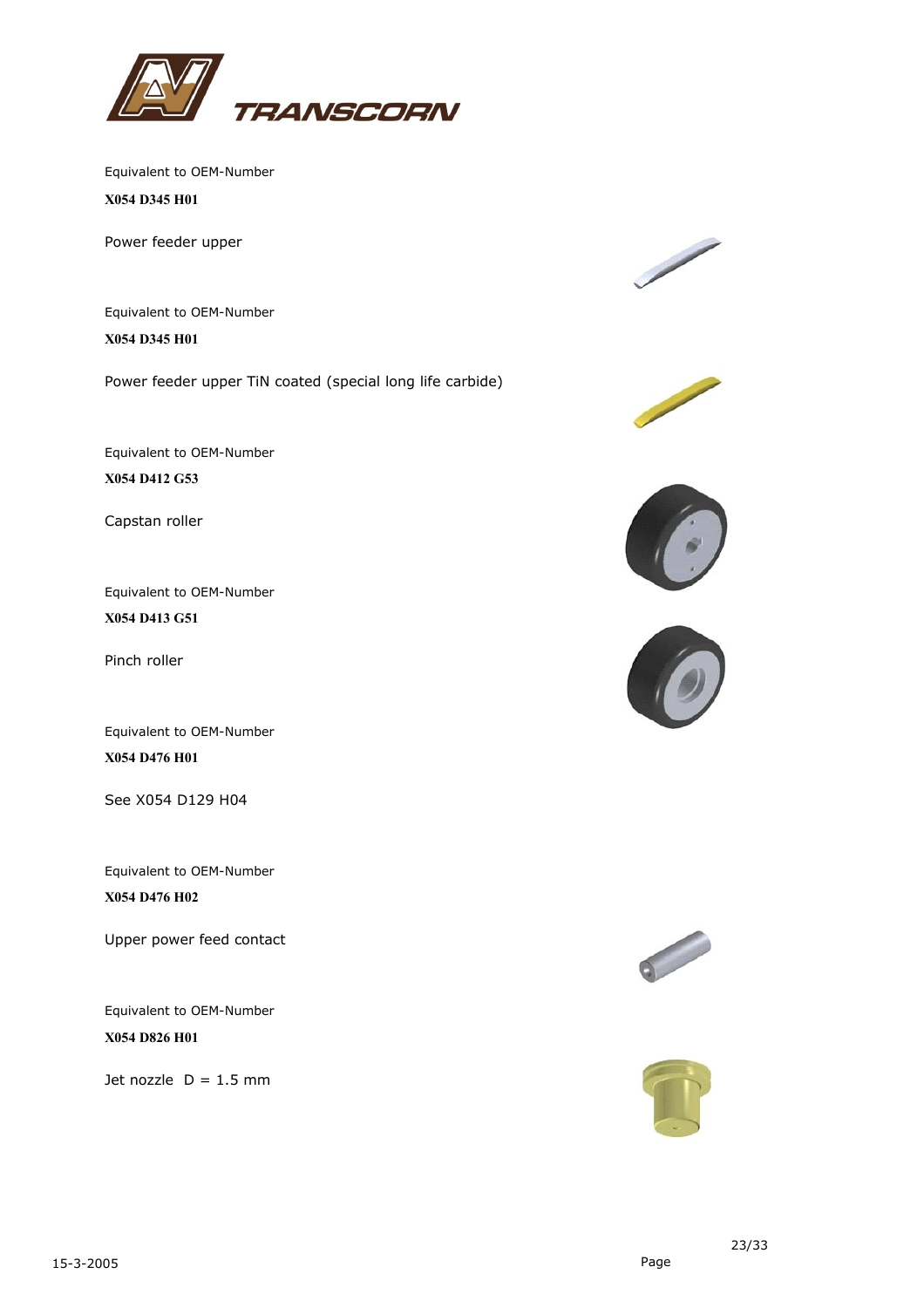

Equivalent to OEM-Number **X054 D826 H02**

Jet nozzle  $D = 0.5$  mm

Equivalent to OEM-Number **X054 D826 H04**

Jet nozzle  $D = 1.0$  mm

Equivalent to OEM-Number

**X054 D881 H01**

Replaced by X054 D881 H03

Equivalent to OEM-Number **X054 D881 H02**

Replaced by X054 D881 H04

Equivalent to OEM-Number **X054 D881 H03**

Flush cup lower  $D = 4$  mm (Plastic)

Equivalent to OEM-Number **X054 D881 H03**

Flush cup lower  $D = 4$  mm (Ceramic)

Equivalent to OEM-Number **X054 D881 H04**

Flush cup lower  $D = 8$  mm (Plastic)









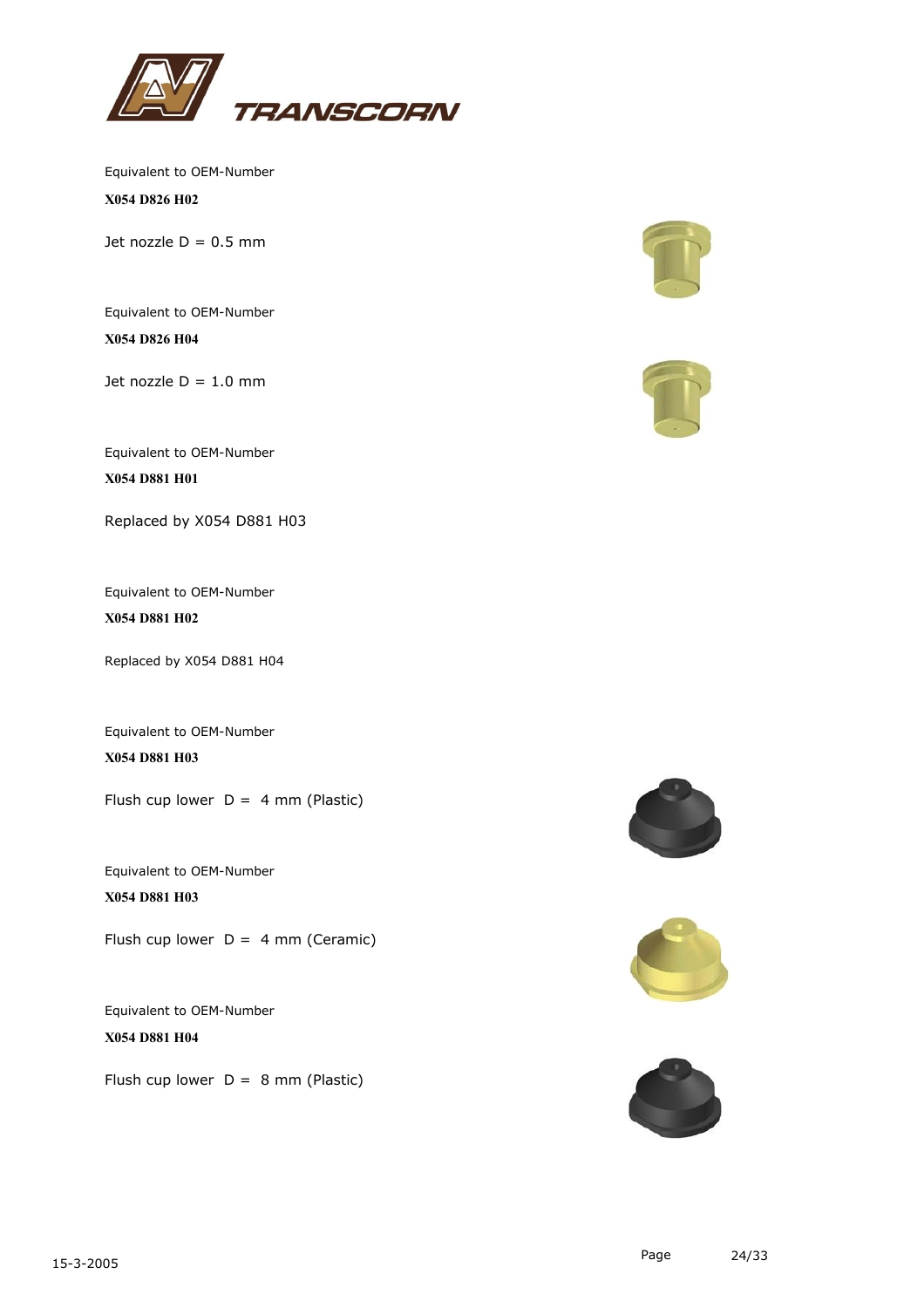

**X054 D881 H04**

Flush cup lower  $D = 8$  mm (ceramic)

Equivalent to OEM-Number **X055 C008 G51**

Pinch roller

Equivalent to OEM-Number **X055 C009 G51**

Capstan Roller

Equivalent to OEM-Number **X055 C118 H02**

Power feeder

Equivalent to OEM-Number **X056 C075 H01**

Power feeder upper/lower

Equivalent to OEM-Number **X056 C109 G51**

Replaced by X056 C110 G51

Equivalent to OEM-Number **X056 C110 G51**

Isolation plate











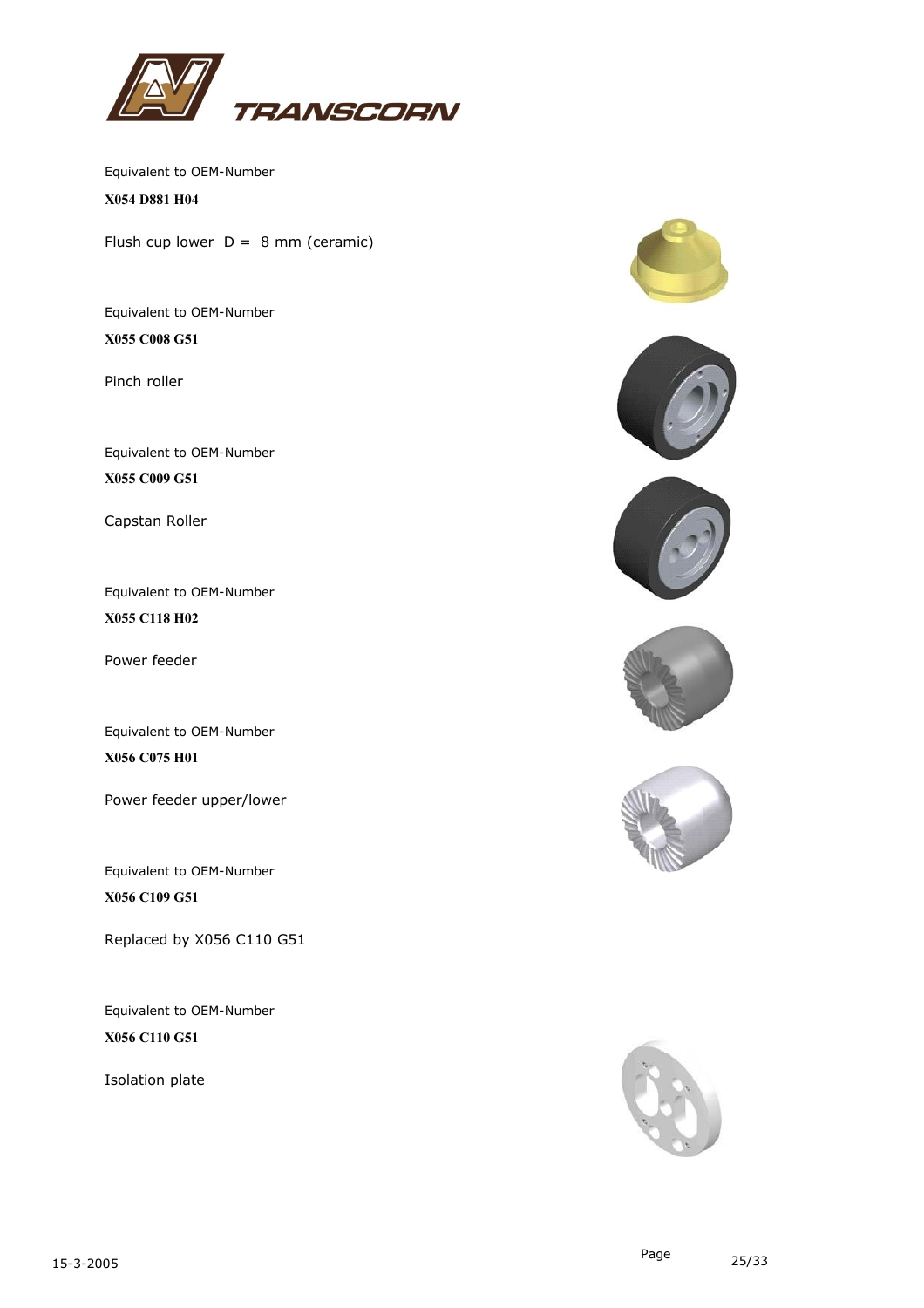

Equivalent to OEM-Number **X056 C273 G51**

Isolator plate ceramic

Equivalent to OEM-Number **X056 C326 G51**

Wire cutter unit

Equivalent to OEM-Number **X056 C356 G51**

Isolator plate ceramic

Equivalent to OEM-Number **X056 C845 H04**

Aspirator

Equivalent to OEM-Number **X058 D054 H02**

Jet nozzle  $D = 1.5$  mm

Equivalent to OEM-Number **X058 D070 G51**

Replaced by X058 D186 G51

Equivalent to OEM-Number **X058 D077 G51**

Capstan roller











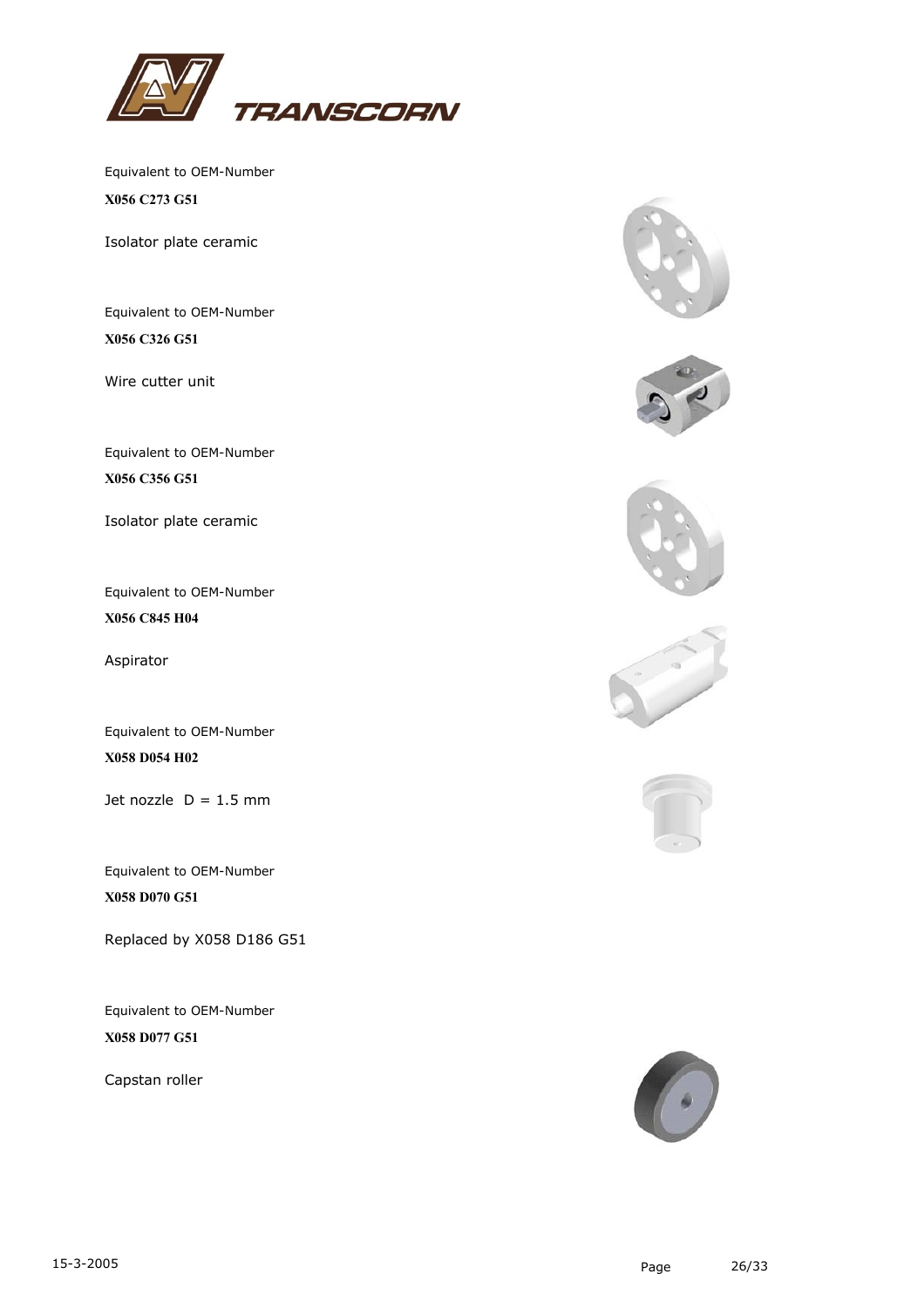

Equivalent to OEM-Number **X058 D078 G51**

Pinch roller

Equivalent to OEM-Number **X058 D186 G51**

Wire cutter unit

Equivalent to OEM-Number

**X058 D339 G51**

Capstan roller

Equivalent to OEM-Number **X058 D340 G51**

Pinch roller

Equivalent to OEM-Number **X058 D376 H01**

Replaced by X268 D912 H01

Equivalent to OEM-Number **X058 D438 H01**

Replaced by X058 D501 H01

Equivalent to OEM-Number **X058 D501 H01**

Gear









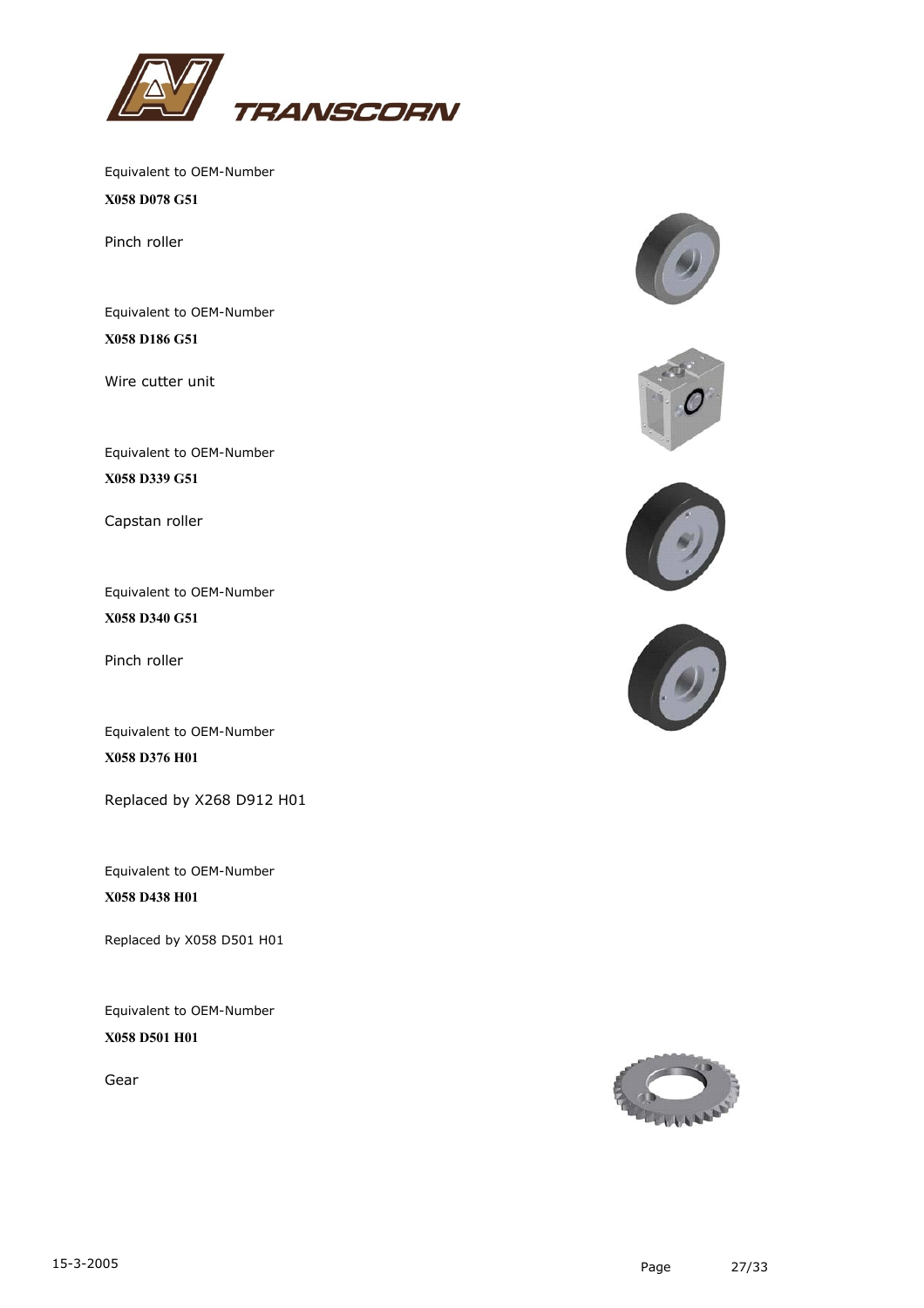

**X174 D199 H02**

Felt pad

Equivalent to OEM-Number **X177 B558 H02**

HSWB carbide holder

Equivalent to OEM-Number

**X179 D318 H03**

Upper nozzle  $D = 6$  mm

Equivalent to OEM-Number **X179 D323 H02**

Cap screw

Equivalent to OEM-Number **X179 D490 H02**

Lower water nozzle  $D = 6$  mm

Equivalent to OEM-Number **X179 D875 H02**

Water nozzle upper  $D = 6$  mm

Equivalent to OEM-Number **X182 B458 G52**

Upper nozzle adapter













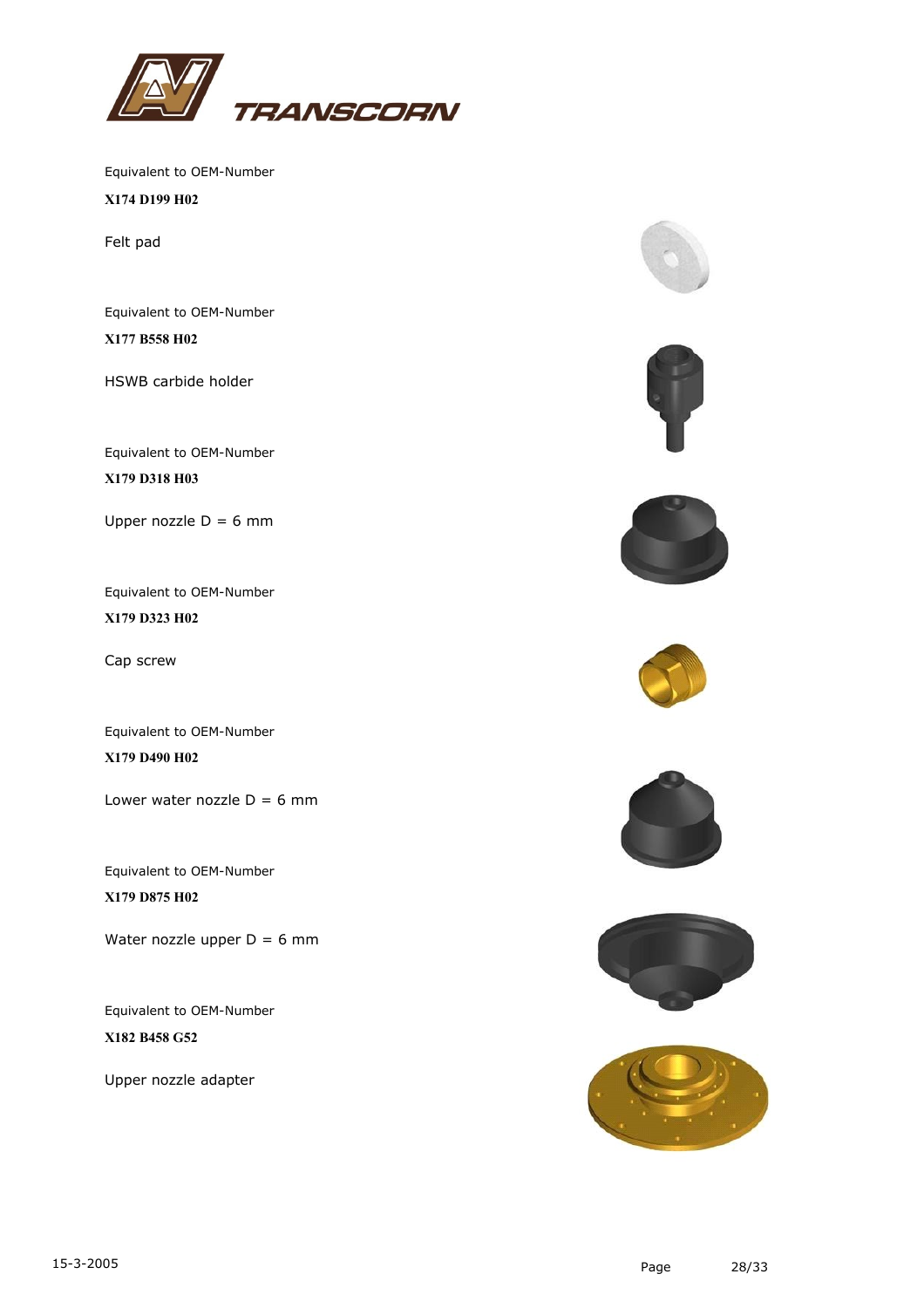

Equivalent to OEM-Number **X183 C378 H01**

Flush cup upper  $D = 4.0$  mm

Equivalent to OEM-Number **X183 C378 H02**

Flush cup upper  $D = 6$  mm

Equivalent to OEM-Number **X183 C378 H03**

Flush cup upper  $D = 8.0$ mm

Equivalent to OEM-Number **X183 C378 H04**

Flush cup upper  $D = 10$  mm

Equivalent to OEM-Number **X183 C439 H01**

Water nozzle upper  $D = 4.5$  mm

Equivalent to OEM-Number **X183 C439 H02**

Water nozzle upper  $D = 6$  mm

Equivalent to OEM-Number **X183 C439 H03**

Water nozzle upper  $D = 8$  mm













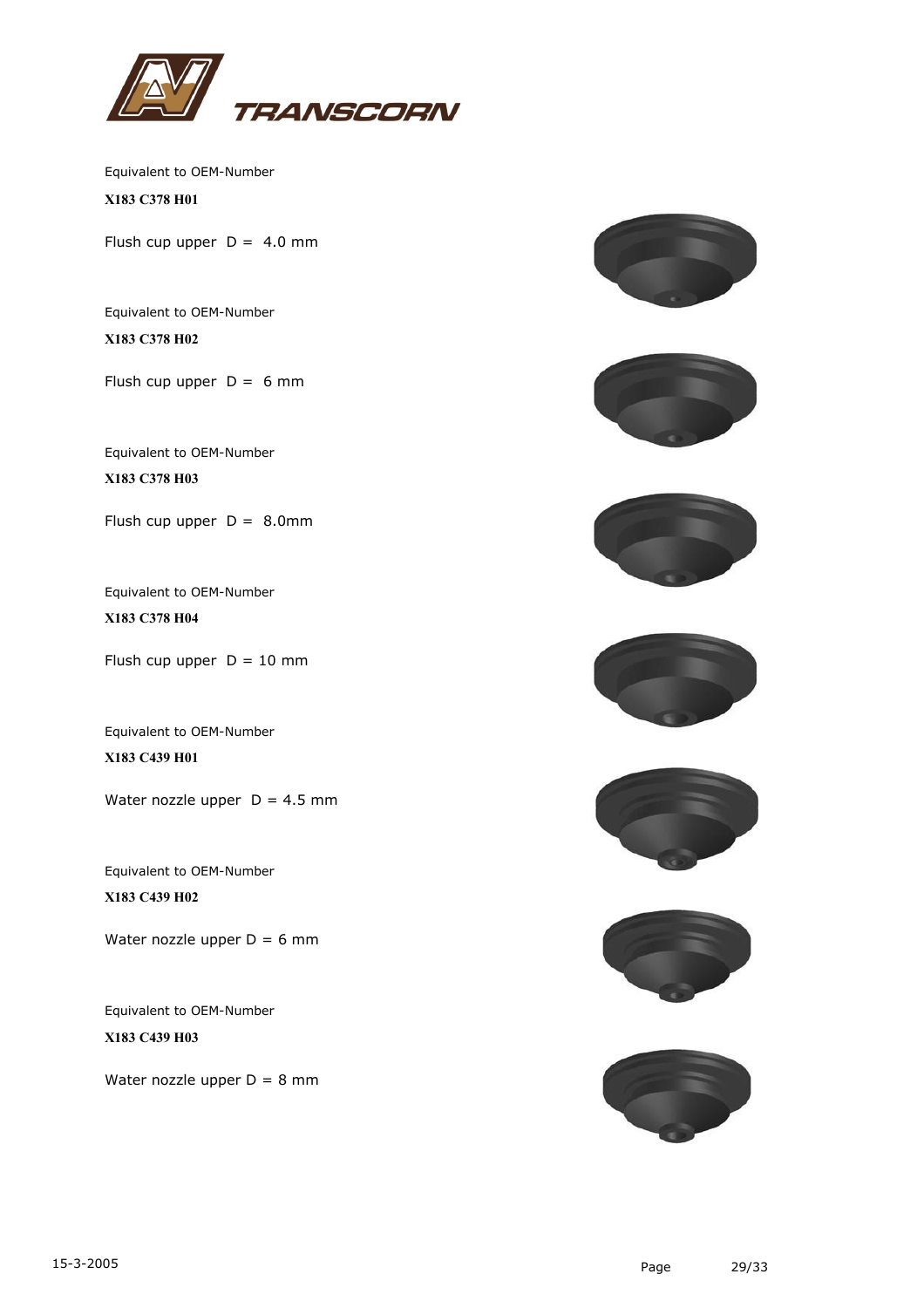

**X183 C442 H01**

Lower roller

Equivalent to OEM-Number **X184 D045 H01**

Center shaft

Equivalent to OEM-Number

**X184 D959 H01**

Water nozzle upper  $D = 4$  mm

Equivalent to OEM-Number **X184 D959 H02**

Water nozzle upper  $D = 8$  mm

Equivalent to OEM-Number **X184 D960 H01**

Water nozzle upper  $D = 4.5$  mm

Equivalent to OEM-Number **X184 D960 H03**

Water nozzle upper  $D = 8.0$  mm

Equivalent to OEM-Number **X186 C793 H01**

Flush cup upper  $D = 4$  mm













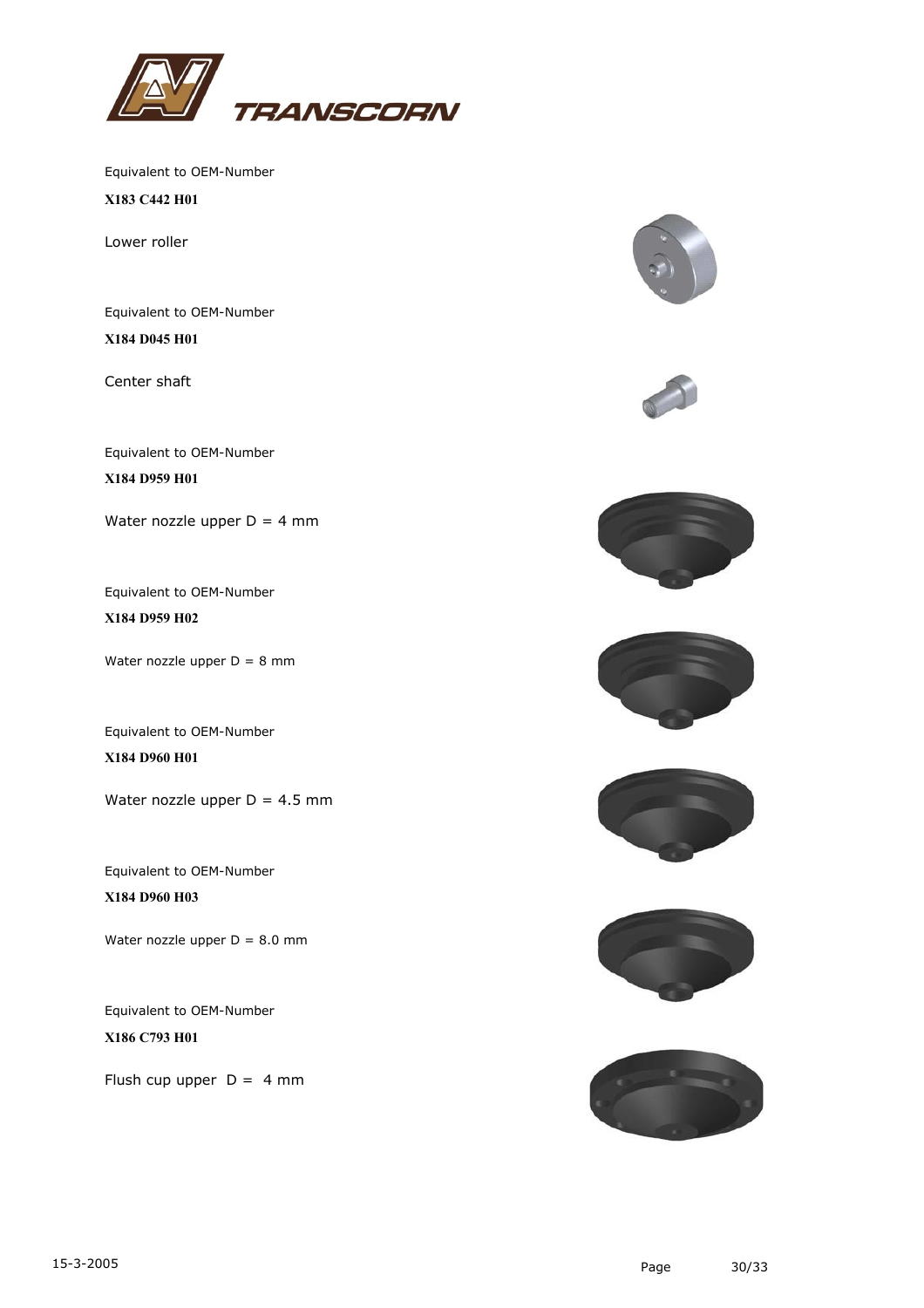

**X186 C793 H02**

Flush cup upper  $D = 8$  mm

Equivalent to OEM-Number **X196 C197 H01**

Upper nozzle  $D = 4.0$  mm

Equivalent to OEM-Number

**X196 C197 H02**

Upper nozzle  $D = 8.0$  mm

Equivalent to OEM-Number **X196 C350 H01**

Replaced by X196 C350 H03

Equivalent to OEM-Number **X196 C350 H03**

Aspirator

Equivalent to OEM-Number **X196 C450 H01**

Nozzle holder

Equivalent to OEM-Number **X196 C451 H01**

See X196 C197 H01







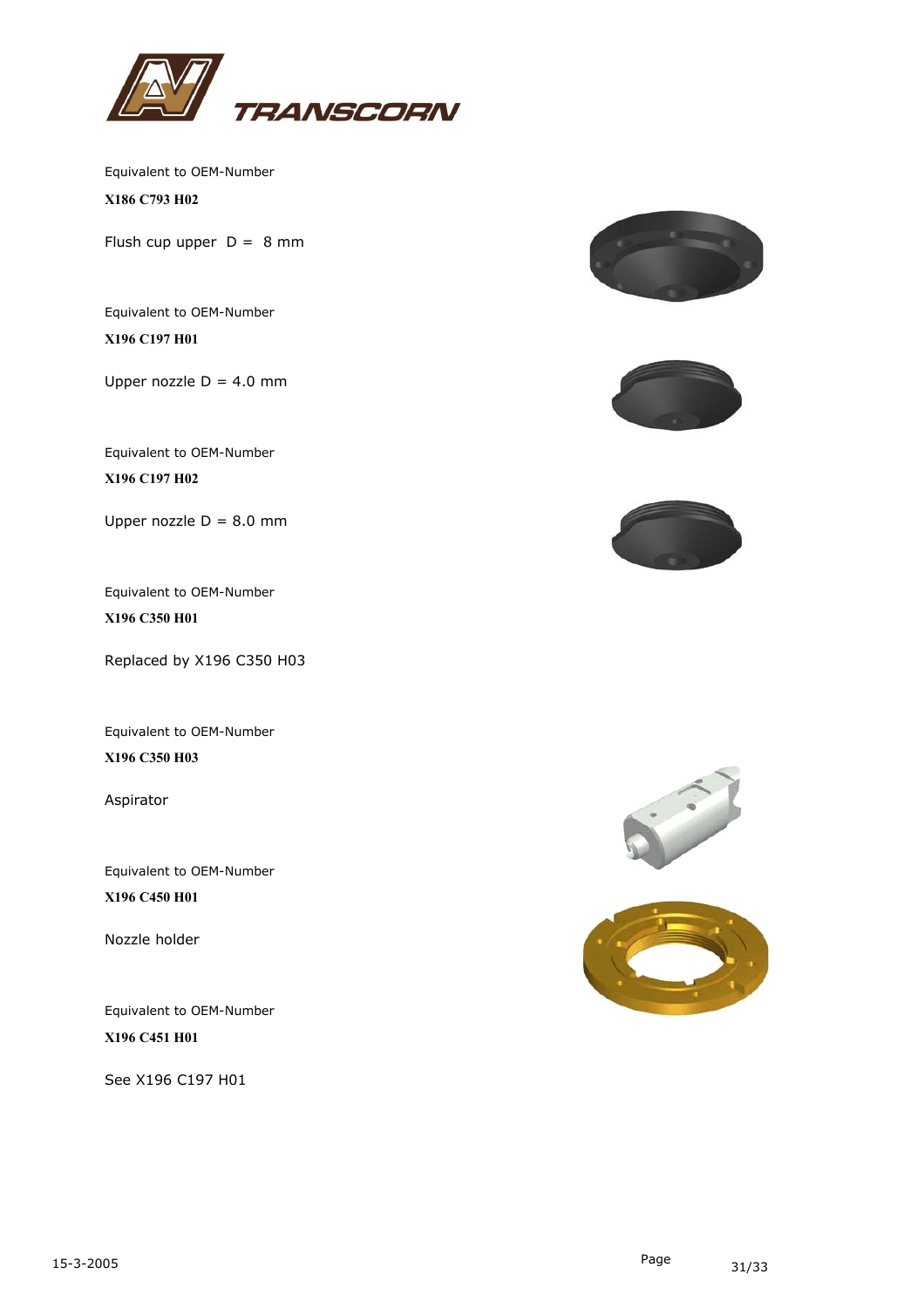

Equivalent to OEM-Number **X199 D297 H01**

See X199 D297 H02

Equivalent to OEM-Number **X199 D297 H02**

Vinyl cover

Equivalent to OEM-Number

**X203 C145 H01**

Replaced by X056C845H04

Equivalent to OEM-Number **X203 C145 H04**

Aspirator

Equivalent to OEM-Number **X203 C607 H03**

Reversion roller

Equivalent to OEM-Number **X208 D675 H01**

Replaced by X209 D212 H01

Equivalent to OEM-Number **X209 D212 H01**

Lower power feeder holder